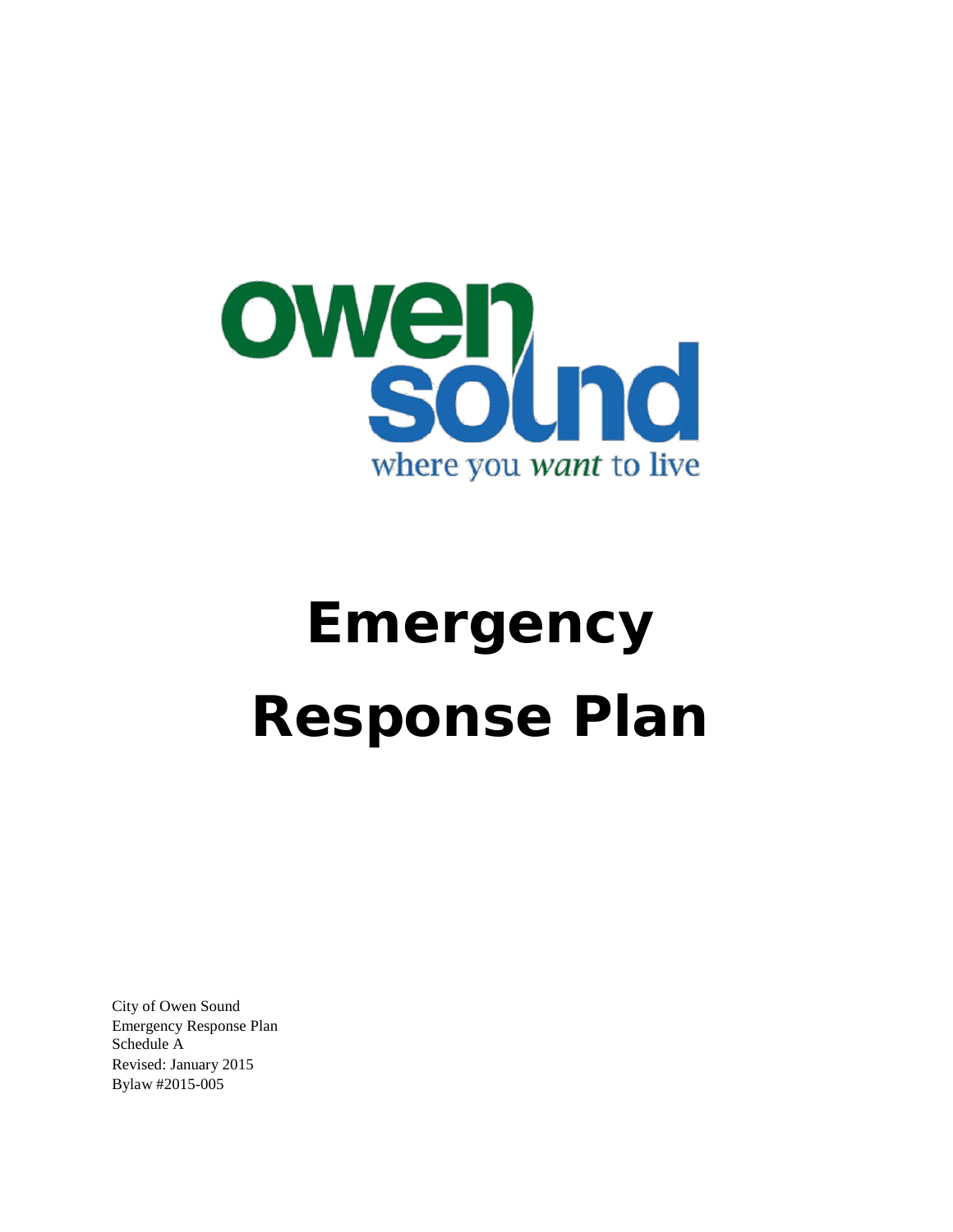| <b>Table of Contents</b>                                                       |  |
|--------------------------------------------------------------------------------|--|
|                                                                                |  |
|                                                                                |  |
|                                                                                |  |
|                                                                                |  |
|                                                                                |  |
|                                                                                |  |
|                                                                                |  |
|                                                                                |  |
|                                                                                |  |
|                                                                                |  |
|                                                                                |  |
|                                                                                |  |
|                                                                                |  |
|                                                                                |  |
|                                                                                |  |
|                                                                                |  |
|                                                                                |  |
|                                                                                |  |
|                                                                                |  |
|                                                                                |  |
|                                                                                |  |
|                                                                                |  |
|                                                                                |  |
|                                                                                |  |
|                                                                                |  |
|                                                                                |  |
|                                                                                |  |
|                                                                                |  |
|                                                                                |  |
| Bluewater District School Board & Bruce Grey Catholic District School Board 19 |  |
|                                                                                |  |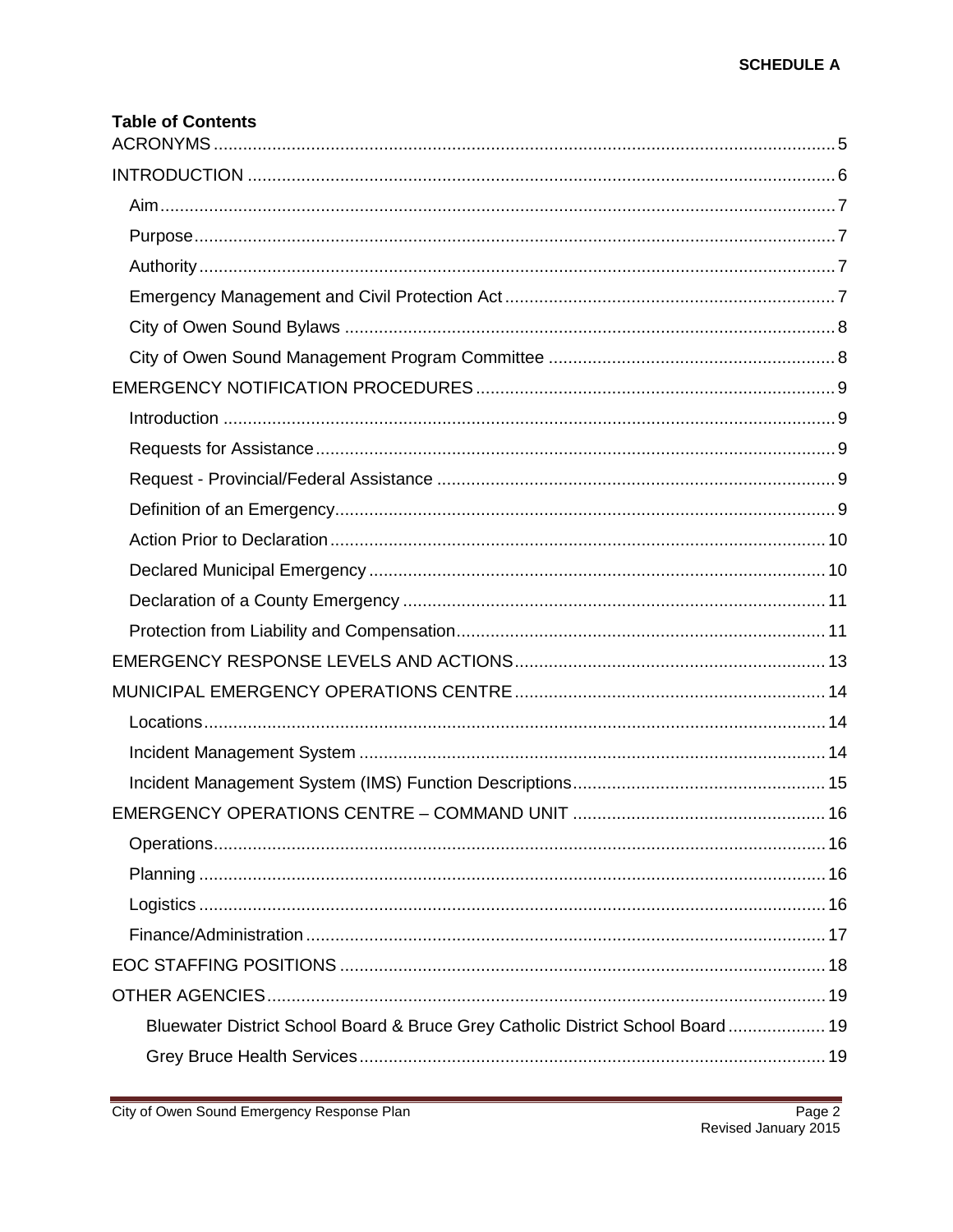| EMERGENCY OPERATIONS CENTRE - ROLES & RESPONSIBILITIES  21                           |  |
|--------------------------------------------------------------------------------------|--|
|                                                                                      |  |
|                                                                                      |  |
|                                                                                      |  |
|                                                                                      |  |
|                                                                                      |  |
| Emergency Information Officer (Executive Assistant/Public Relations Coordinator)  23 |  |
|                                                                                      |  |
|                                                                                      |  |
|                                                                                      |  |
|                                                                                      |  |
|                                                                                      |  |
|                                                                                      |  |
|                                                                                      |  |
|                                                                                      |  |
|                                                                                      |  |
|                                                                                      |  |
|                                                                                      |  |
|                                                                                      |  |
|                                                                                      |  |
|                                                                                      |  |
|                                                                                      |  |
|                                                                                      |  |
|                                                                                      |  |
|                                                                                      |  |
|                                                                                      |  |
|                                                                                      |  |
|                                                                                      |  |
|                                                                                      |  |
|                                                                                      |  |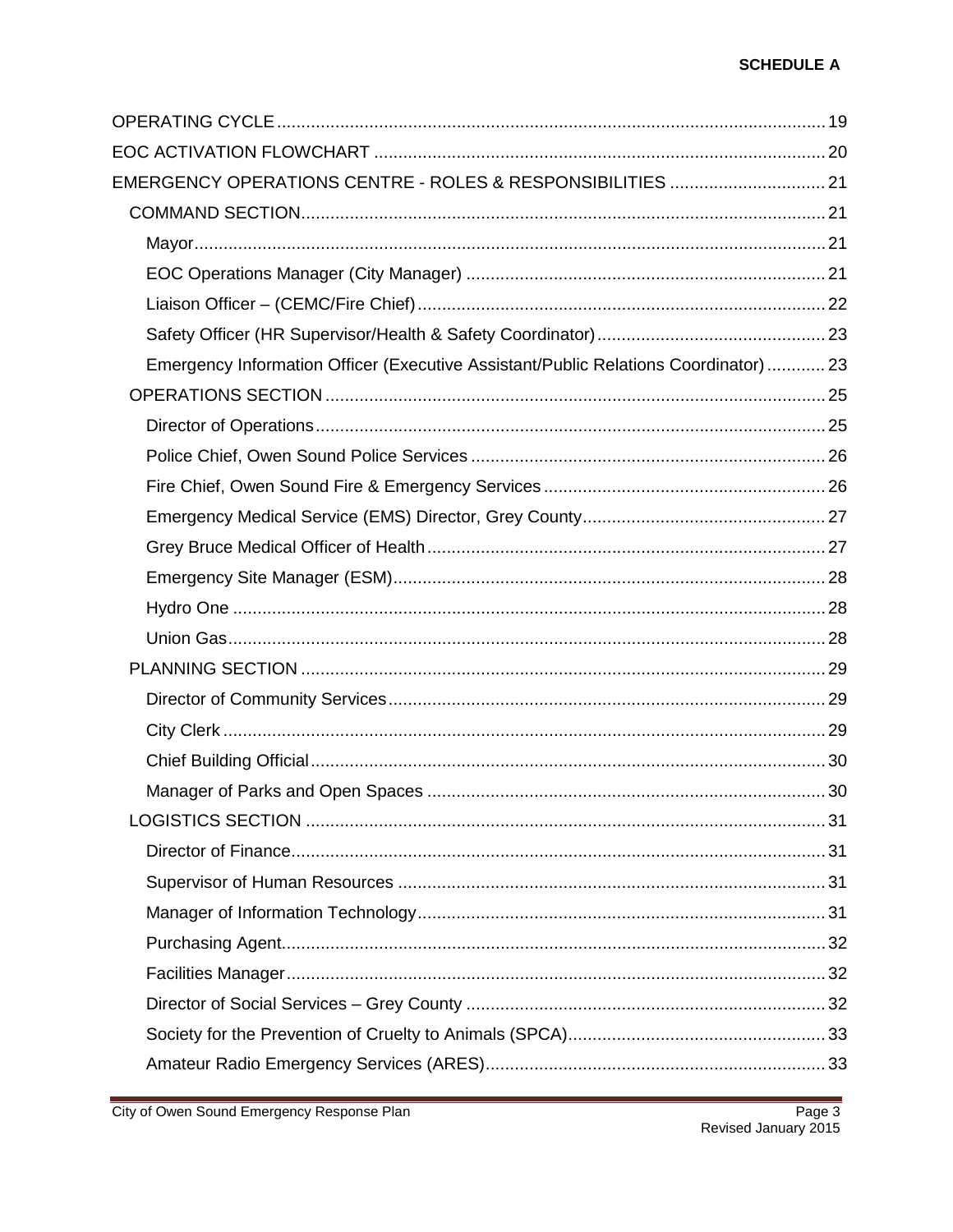| Emergency Operation Centre Control Group & Emergency Site Manager 37 |  |
|----------------------------------------------------------------------|--|
|                                                                      |  |
|                                                                      |  |
|                                                                      |  |
|                                                                      |  |
| CHECKLIST IN CONSIDERATION OF A DECLARATION OF EMERGENCY 38          |  |
|                                                                      |  |
|                                                                      |  |
|                                                                      |  |
|                                                                      |  |
|                                                                      |  |
|                                                                      |  |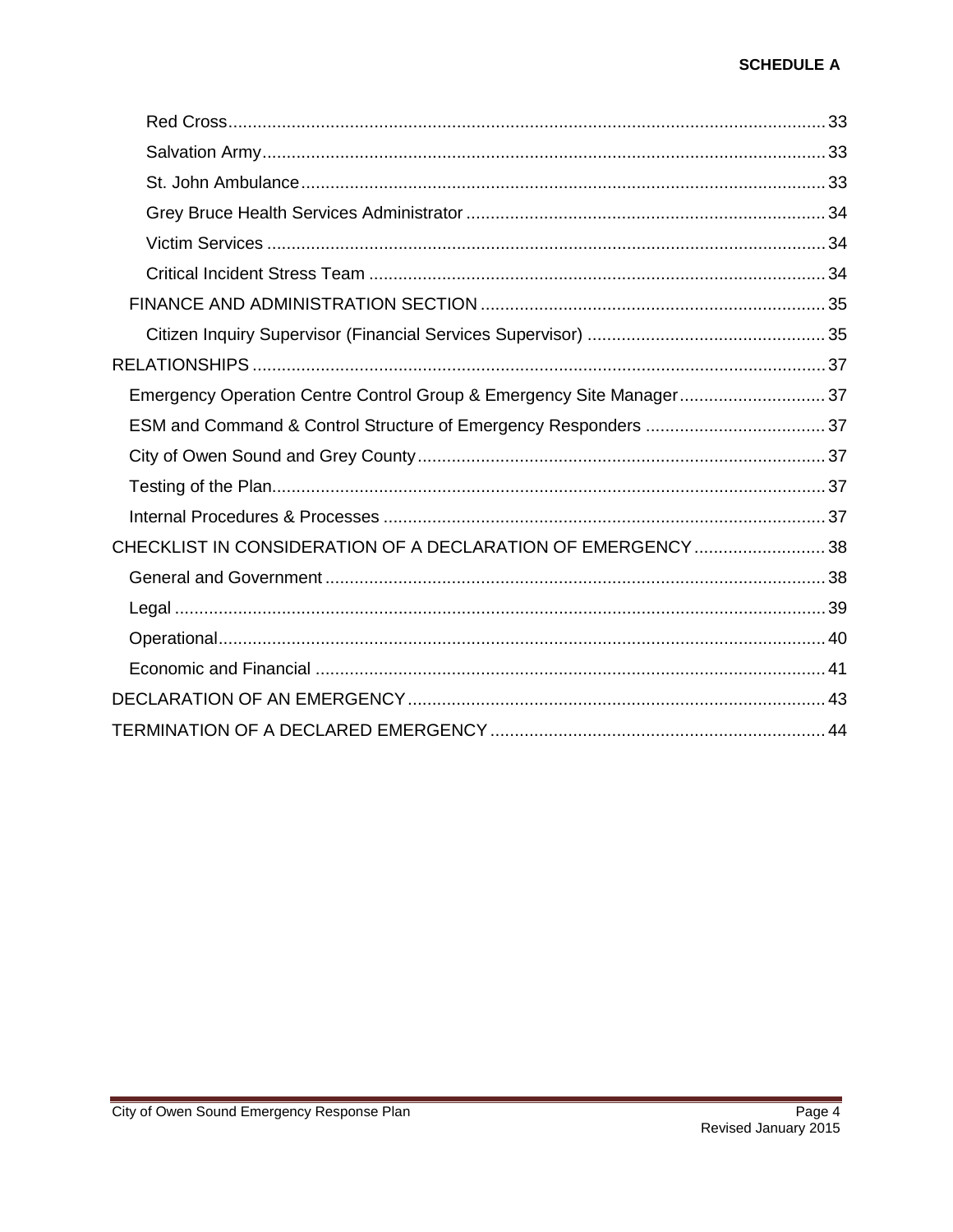l.

j.

# <span id="page-4-0"></span>**ACRONYMS**

 $\mathbf{r}$ 

 $\hat{\mathbf{r}}$ 

 $\hat{\mathbf{r}}$ 

 $\ddot{\phantom{a}}$ 

 $\mathcal{L}_{\mathcal{L}}$ 

 $\label{eq:2.1} \mathcal{L}(\mathcal{L}^{\text{max}}_{\mathcal{L}}(\mathcal{L}^{\text{max}}_{\mathcal{L}}),\mathcal{L}^{\text{max}}_{\mathcal{L}}(\mathcal{L}^{\text{max}}_{\mathcal{L}}))$ 

| <b>ARES</b>             | <b>Amateur Radio Emergency Service</b>                 |
|-------------------------|--------------------------------------------------------|
| CAO                     | Chief Administrative Officer, Grey County              |
| <b>CEMC</b>             | <b>Community Emergency Management Coordinator</b>      |
| <b>EIO</b>              | <b>Emergency Information Officer</b>                   |
| <b>EMO</b>              | <b>Emergency Management Ontario</b>                    |
| <b>EMS</b>              | <b>Emergency Medical Service</b>                       |
| EOC                     | <b>Emergency Operations Centre</b>                     |
| <b>ESM</b>              | <b>Emergency Site Manager</b>                          |
| $\overline{C}$          | <b>Incident Commander</b>                              |
| $\overline{\text{ICS}}$ | <b>Incident Command System</b>                         |
| <b>IMS</b>              | <b>Incident Management System</b>                      |
| <b>IAP</b>              | <b>Incident Action Plan</b>                            |
| <b>MECG</b>             | <b>Municipal Emergency Control Group</b>               |
| <b>MCSCS</b>            | Ministry of Correctional Safety and Community Services |
| <b>OFMEM</b>            | Office of The Fire Marshall and Emergency Management   |
| <b>PEOC</b>             | <b>Provincial Emergency Operations Centre</b>          |
| <b>PERT</b>             | <b>Provincial Emergency Response Team</b>              |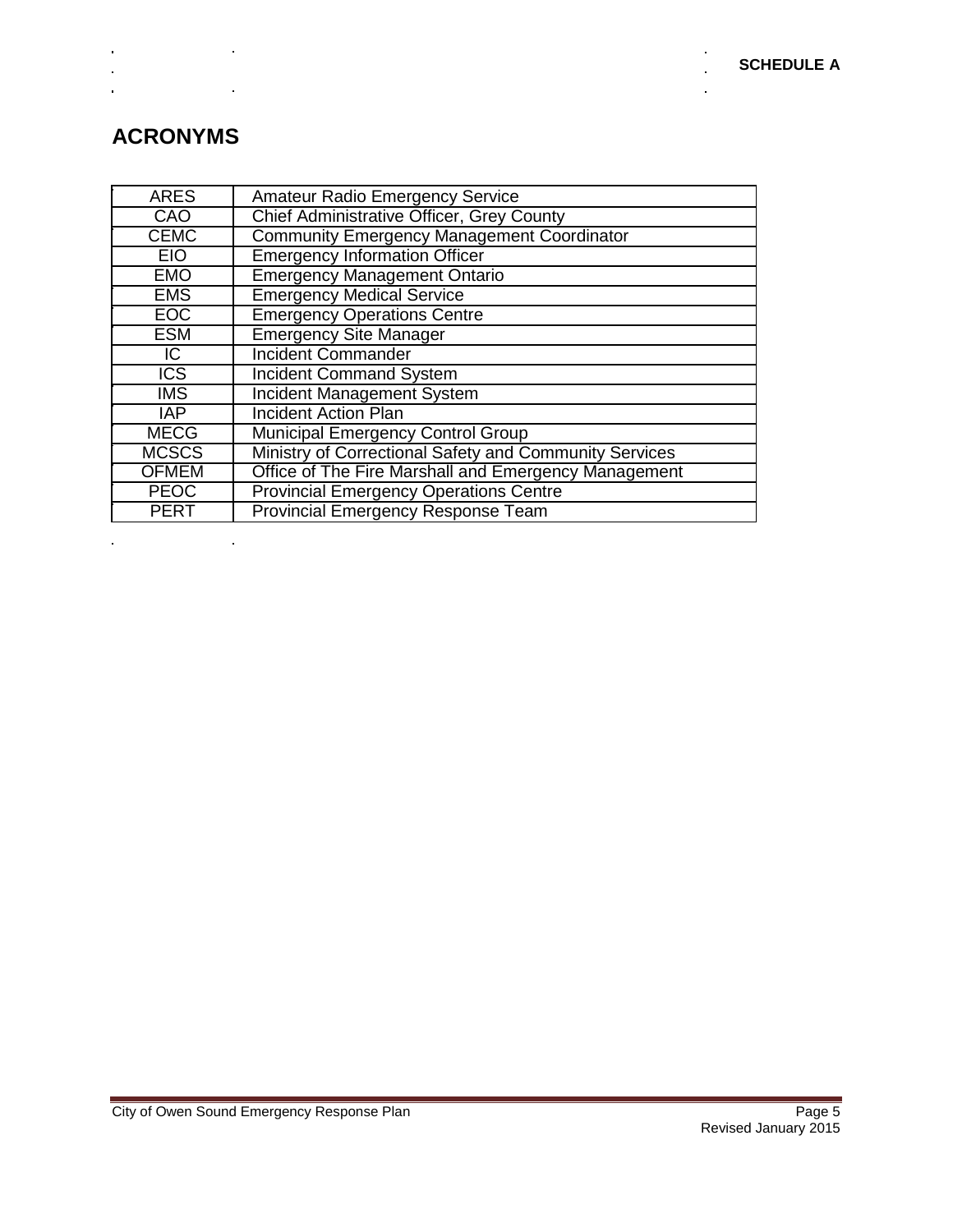# **CITY OF OWEN SOUND EMERGENCY RESPONSE PLAN**

### <span id="page-5-0"></span>**INTRODUCTION**

Emergencies are defined as situations or impending situations caused by forces of nature, a disease or other health risk, an accident or an intentional act that constitutes a danger of major proportions to life and property. Emergencies affect public safety including the health, welfare and property of residents, businesses and visitors, as well as the environment and economic health of the City of Owen Sound.

In order to protect residents, businesses and visitors, the City of Owen Sound requires a coordinated emergency response by a number of agencies under the direction of the EOC members. These are arrangements and procedures that are distinct from normal day-to-day operations carried out by emergency services.

The Incident Management System (IMS) has been adopted in this Emergency Response Plan (Plan) to define the basic command structure and to identify roles and responsibilities to ensure effective management of an emergency. There has been a conscious change to IMS and encompassing the positions within the Municipal Emergency Control Group (MECG) within the key areas of IMS.

Every official, municipal department and agency must be prepared to carry out assigned responsibilities in an emergency. The Plan has been prepared to provide key officials, agencies and departments of the City of Owen Sound with important emergency response information related to:

- Arrangements, services and equipment; and
- Roles and responsibilities during an emergency.

In addition, it is important that the residents, businesses and interested visitors be aware of its provisions. Copies of the City of Owen Sound Emergency Response Plan may be viewed at City Hall, the Owen Sound Library and on-line at:

<https://www.owensound.ca/emergency-response-plan>

For more information please contact:

The Fire Chief/ Community Emergency Management Coordinator Owen Sound Fire & Emergency Services Department 1209 3rd Avenue East Owen Sound, Ontario N4K 2L6 519- 376-4440 ext. 2224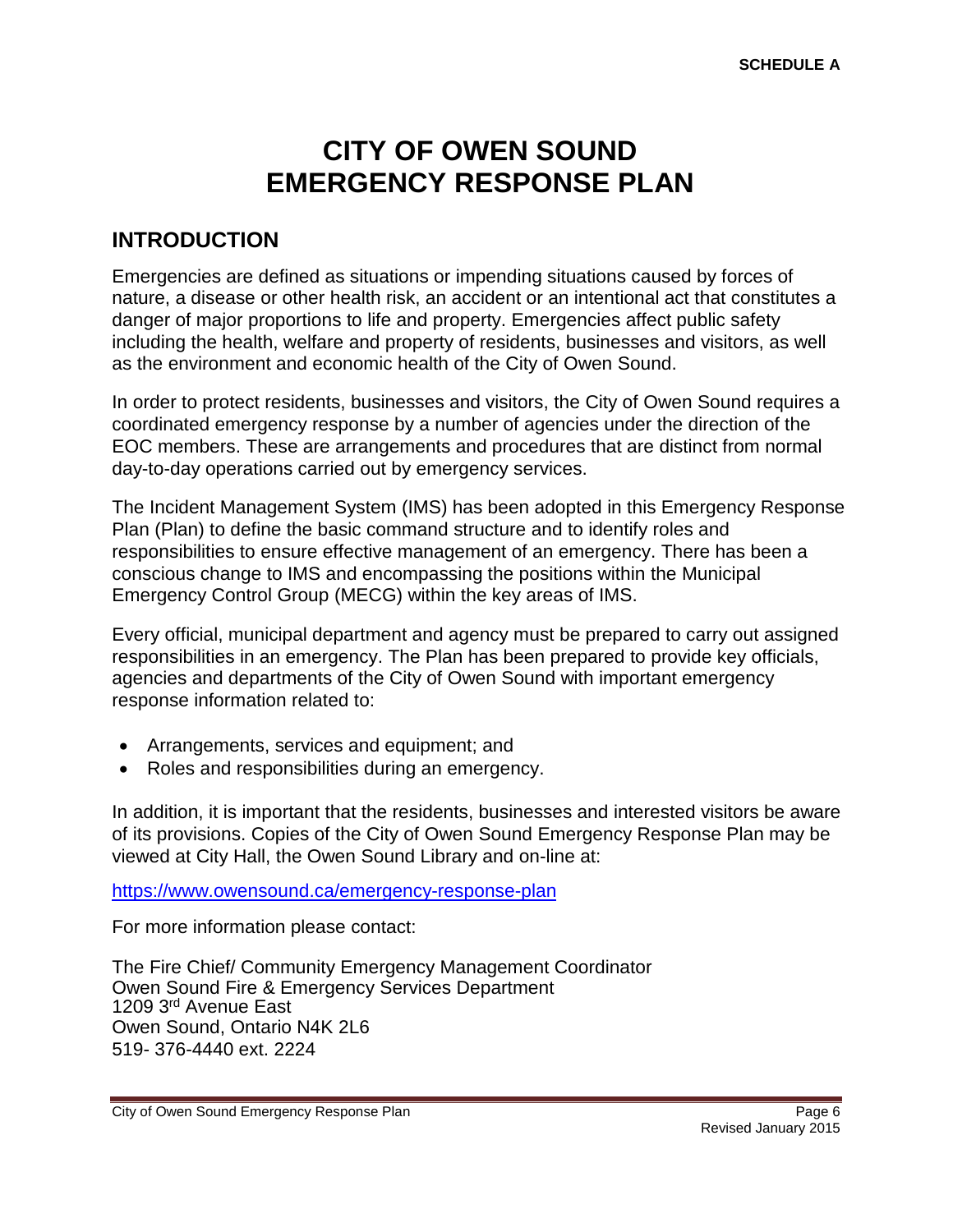#### <span id="page-6-0"></span>**Aim**

The aim of this Plan is to make provision for the extraordinary arrangements and measures that may have to be taken to protect the health, safety, welfare, environment and economic health of the residents, businesses and visitors of the City of Owen Sound when faced with an emergency.

It enables a centralized, controlled and coordinated response to emergencies in the City of Owen Sound and meets the legislated requirements of the *Emergency Management and Civil Protection Act.*

For further details, please contact the Fire Chief / Community Emergency Management Coordinator (CEMC).

#### <span id="page-6-1"></span>**Purpose**

The purpose of the City of Owen Sound Emergency Response Plan during an emergency is to facilitate the effective coordination of human and physical resources, services and activities necessary to:

- a) Protect and preserve life and property
- b) Minimize and/or mitigate the effects of the emergency on the residents and physical infrastructure of the City of Owen Sound; and
- c) Quickly and efficiently enable the recovery and restoration of normal services

#### <span id="page-6-2"></span>**Authority**

The legislation under which the City of Owen Sound and its employees are authorized to respond to an emergency is found in:

- The *Emergency Management and Civil Protection Act*, R.S.O. 1990, c. E.9 as amended, and<br>City of Owen Sound Bylaw #2015-005.
- <span id="page-6-3"></span>

#### **Emergency Management and Civil Protection Act**

Subsection 4 (1) of the Emergency Management and Civil Protection Act, R.S.O. 1990, C. E. 9, as amended states that:

*"The head of council of a municipality may declare that an emergency exists in the municipality or in any part thereof and may take such action and make such orders as he or she considers necessary and are not contrary to law to implement the emergency plan of the municipality and to protect property and the health, safety and welfare of the inhabitants of the emergency area."*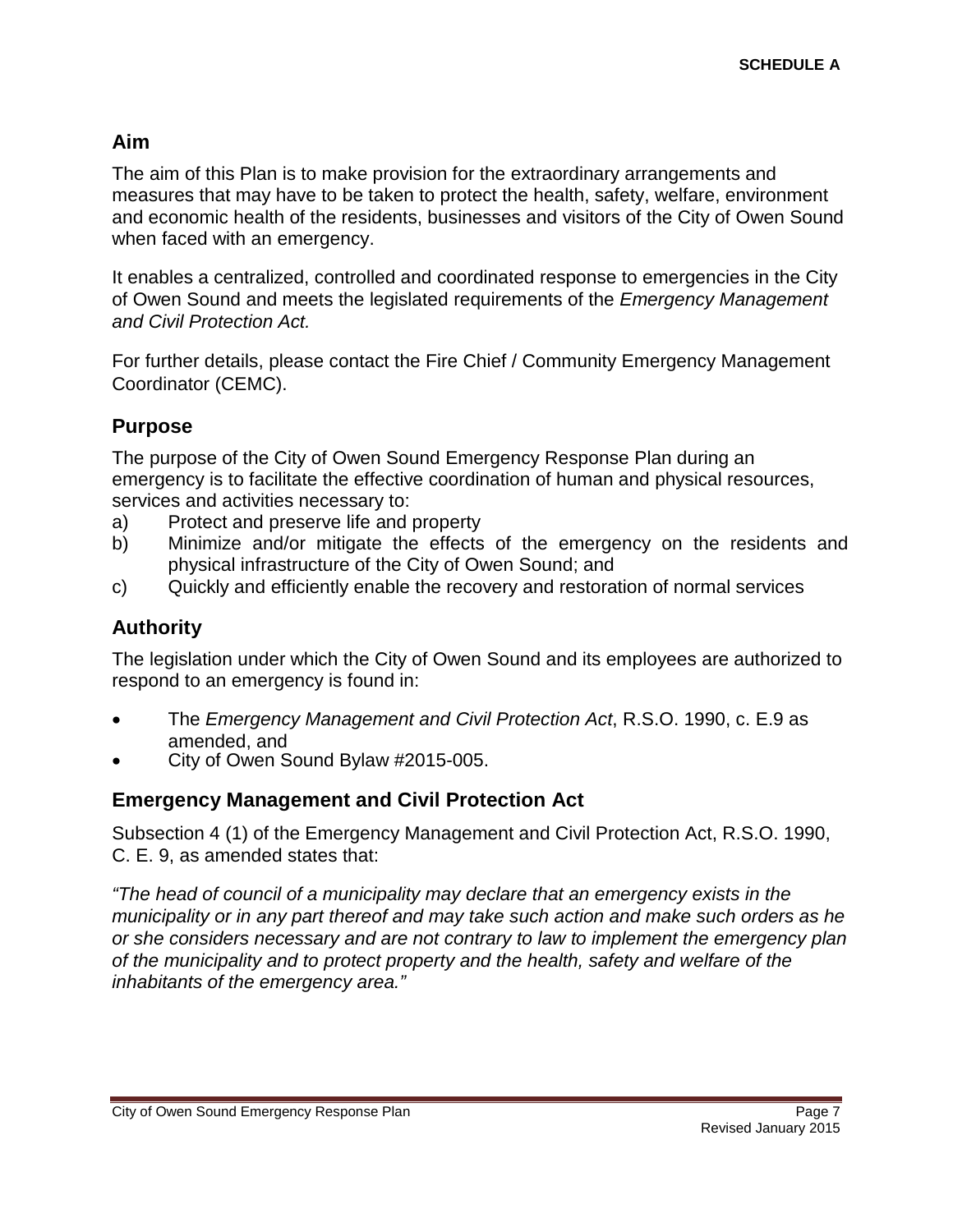#### <span id="page-7-0"></span>**City of Owen Sound Bylaws**

Council approved the Emergency Management Program and the Emergency Response Plan (Bylaw 2015-005) with the enactment of this bylaw on January 12, 2015.

#### <span id="page-7-1"></span>**City of Owen Sound Management Program Committee**

The Emergency Management Program Committee is comprised of the senior staff or staff designated by them. The CEMC (Fire Chief) is appointed as the Chair of the Committee.

City of Owen Sound Emergency Response Plan **Page 8** Page 8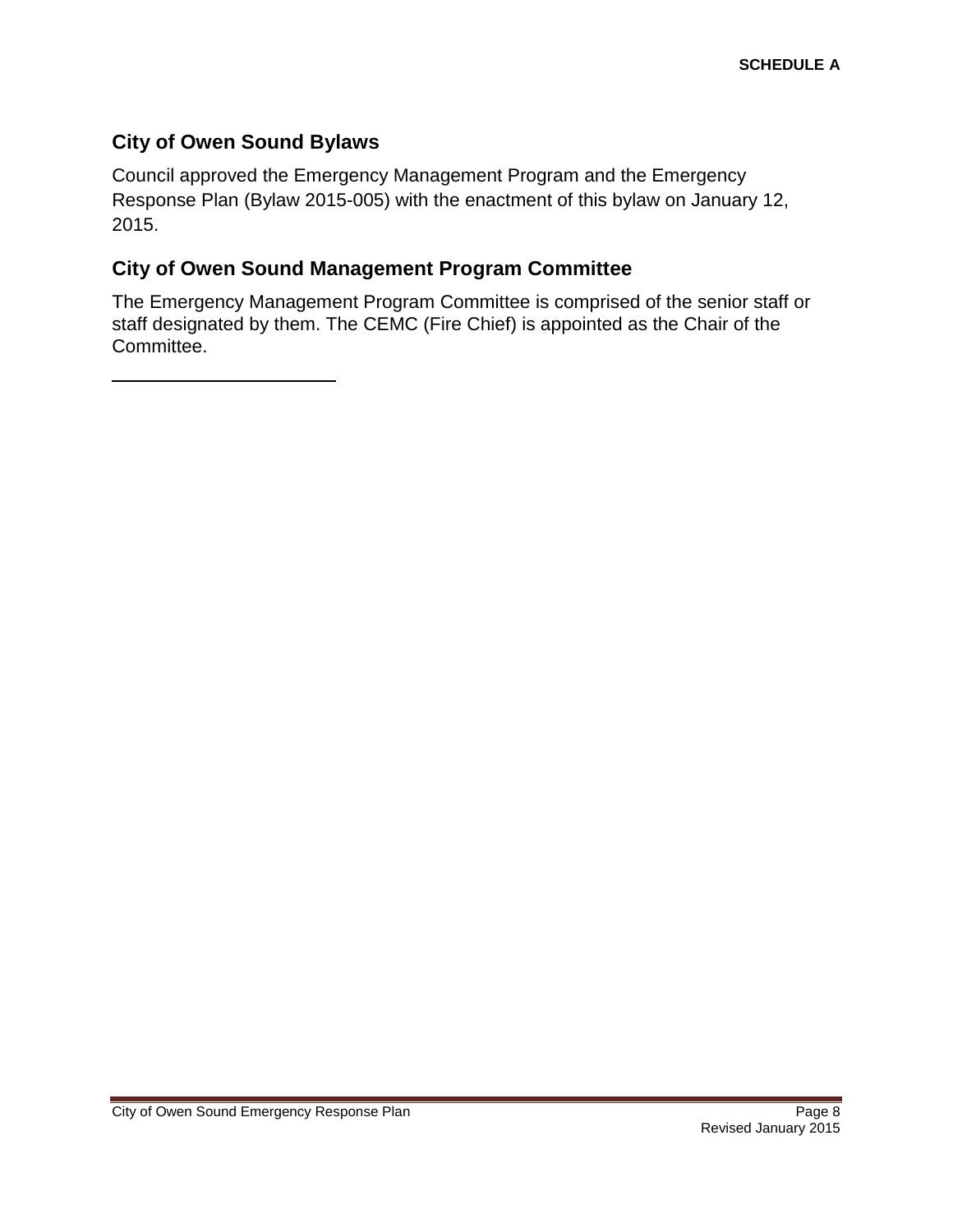# <span id="page-8-0"></span>**EMERGENCY NOTIFICATION PROCEDURES**

#### <span id="page-8-1"></span>**Introduction**

Only members of the Municipal Emergency Control Group (MECG) with the authority to activate the procedure as defined in the *MECG Staffing Positions* descriptions may initiate the notification procedure.

The contact phone numbers of the MECG Members and their alternates, along with MECG Support Staff Members and their alternates are contained in **Appendix A.**

When an MECG member, with the authority to activate the plan, receives a warning of a real or potential emergency, that member will immediately contact the Duty Sergeant of the Owen Sound Police Services. The MECG member will request that the Duty Sergeant initiate the notification of the City of Owen Sound Primary MECG response fanout list.

At minimum the Mayor, City Manager, Fire Chief, Police Chief, Director of Operations, and Emergency Information Officer (EIO) or their alternates will be notified. The member initiating the call must provide pertinent details (i.e. a time and place for the EOC members to meet) as part of the notification procedure.

If deemed appropriate, the individual MECG member may initiate his/her own internal notification procedures of their staff and volunteer organizations. Where a threat of an impending emergency exists, any member of the MECG may initiate the notification procedure and place the MECG members on standby.

#### <span id="page-8-2"></span>**Requests for Assistance**

Assistance may be requested from Grey County at any time by contacting the Warden or CAO for Grey County. The request shall not be deemed to be a request that Grey County assumes authority and control of the emergency.

Assistance may also be requested from the Province of Ontario at any time without any loss of control or authority. A request for assistance is made by contacting Emergency Management Ontario.

#### <span id="page-8-3"></span>**Request - Provincial/Federal Assistance**

If locally available resources, including those which might be available from bordering municipalities and/or County sources, are insufficient to meet emergency requirements, then assistance may be requested from the province. Such requests should normally be directed through Emergency Management Ontario in Toronto by the CEMC.

#### <span id="page-8-4"></span>**Definition of an Emergency**

Under Section 1 of the Emergency Management and Civil Protection Act, an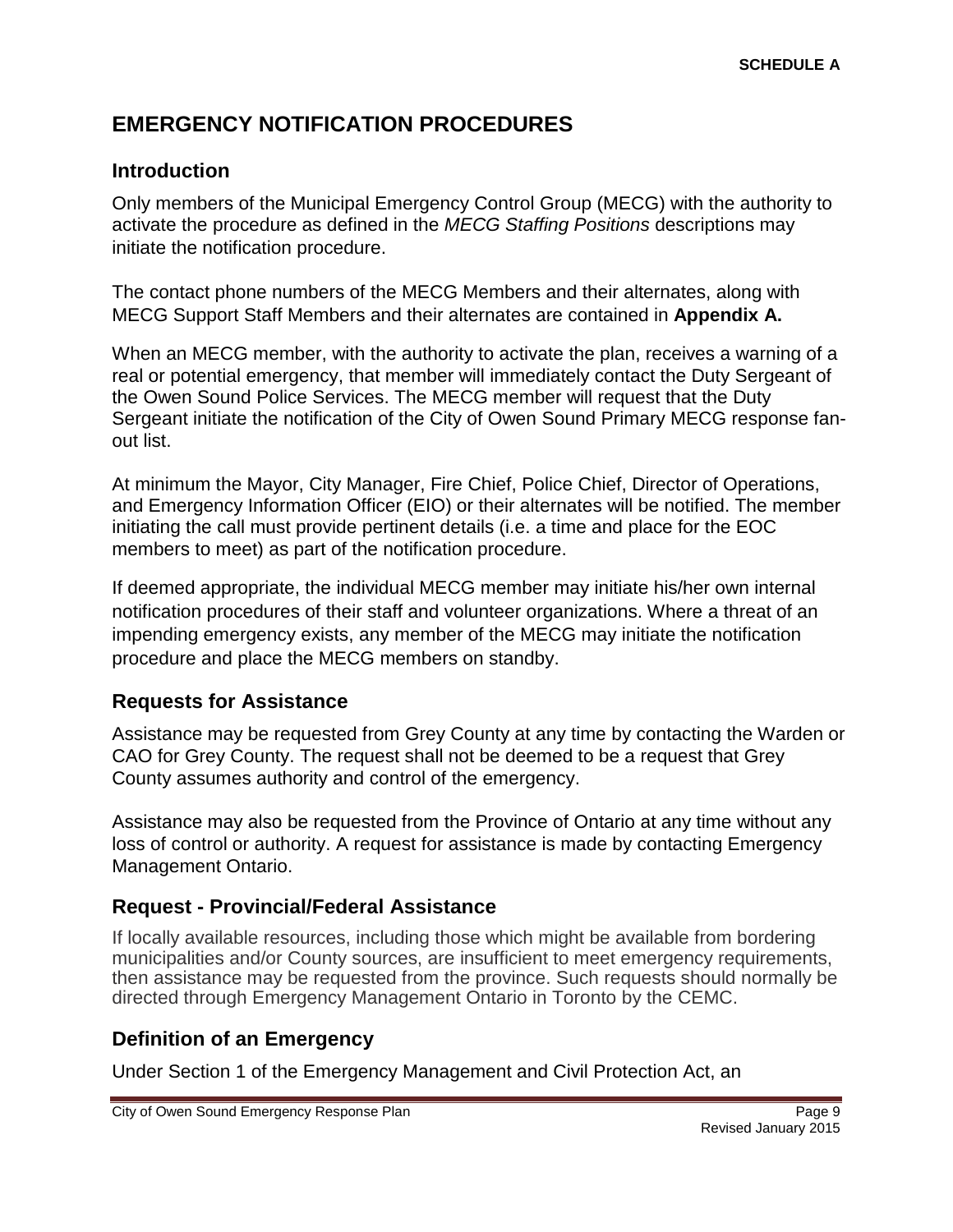"emergency" means:

*"...a situation or an impending situation that constitutes a danger of major proportions that could result in serious harm to persons or substantial damage to property and that is caused by the force of nature, a disease or other health risk, an accident or an act whether intentional or otherwise."*

• While a wide variety or types of emergencies may occur within the geographical area of the City of Owen Sound, our Hazard Identification and Risk Assessment (HIRA) shows the most likely of these to occur are: weather related; transportation accidents; power blackouts; large scale uncontrollable fires; a breakdown in the flow of essential services/supplies, or any combination thereof.

#### <span id="page-9-0"></span>**Action Prior to Declaration**

When an emergency exists, but has yet to be declared to exist, municipal employees may take such action(s) under this Plan as may be required to protect property and the health, safety and welfare of the residents, businesses and visitors to the City of Owen Sound.

#### <span id="page-9-1"></span>**Declared Municipal Emergency**

The Mayor or Deputy Mayor of the City of Owen Sound, as head of Council, is responsible for declaring an emergency. This decision is usually made in consultation with other members of the MECG.

Upon **declaring** an emergency, the Mayor or Deputy Mayor will notify:

- Emergency Management Ontario, Ministry of Community Safety and Correctional **Services**
- City of Owen Sound Council Members
- CAO and Warden of Grey County (as appropriate)
- Staff
- Public
- Neighboring Municipal Officials (as appropriate)
- Local Member of Parliament (MP)
- Local Member of the Provincial Parliament (MPP)

A municipal emergency may be **terminated** at any time by:

- Mayor or Deputy Mayor
- City of Owen Sound Council Members
- Premier of Ontario

When **terminating** an emergency, the Mayor or Deputy Mayor will notify:

- Emergency Management Ontario, Ministry of Community Safety and Correctional **Services**
- City of Owen Sound Council Members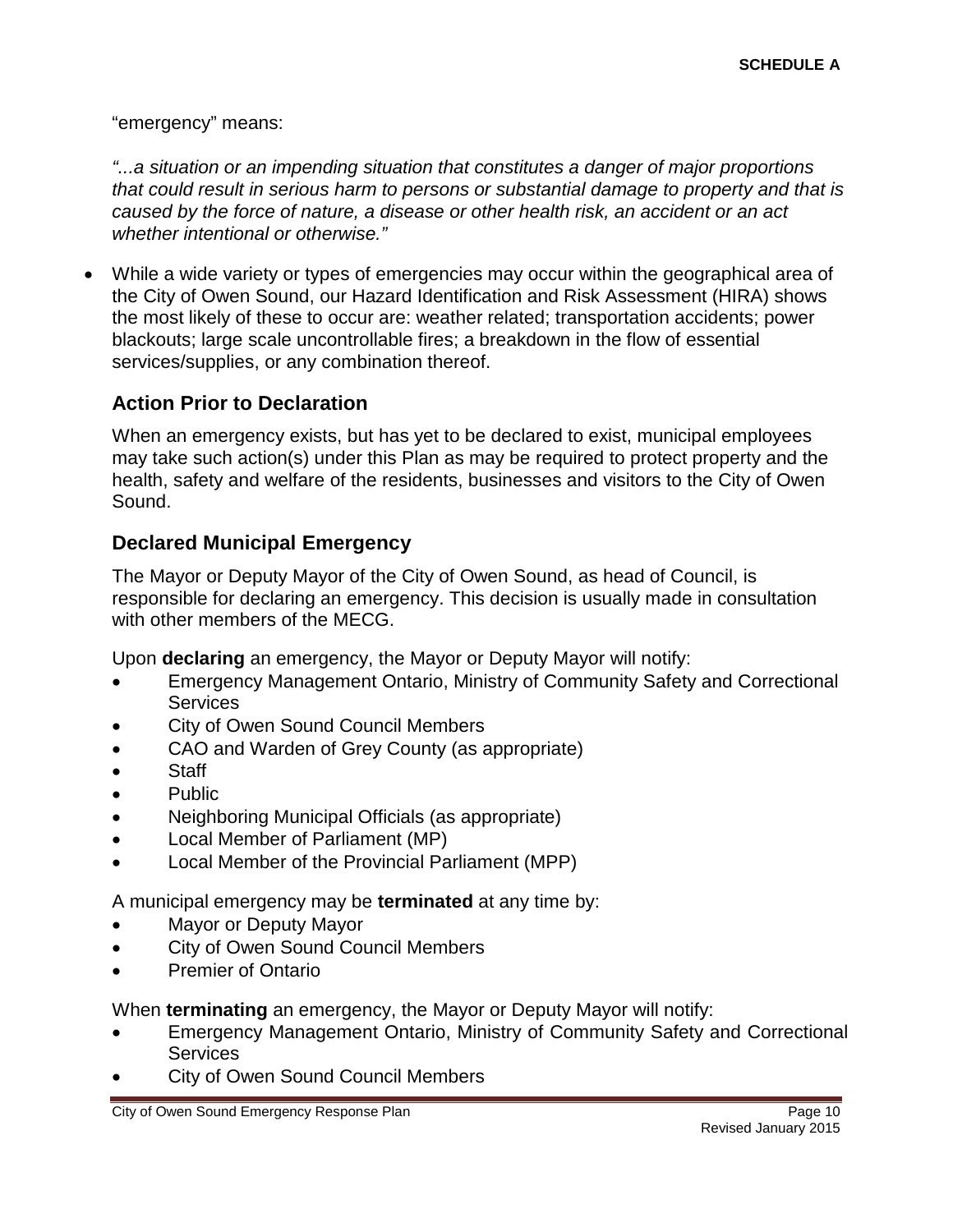- CAO and Warden of Grey County (as appropriate)
- Staff
- Public
- Neighboring municipal officials (as appropriate)
- Local Member of the Provincial Parliament (MPP)
- Local Member of Parliament (MP)

#### <span id="page-10-0"></span>**Declaration of a County Emergency**

The Grey County Warden (or designated alternate) Head of Counsel in consultation with the Grey County Council Group is responsible for declaring an emergency to exist within the Grey County when:

- The Mayor or Deputy Mayor of an affected municipality requests that Grey County Emergency Plan be activated
- The emergency affects a large portion of the inhabitants of more than one area Municipality within the County; or
- The emergency requires extraordinary actions or expenditures or monies by one or more County services for the protection of life and property.

#### **When the resources of the City of Owen Sound are deemed insufficient to control the emergency, the Mayor or Deputy Mayor for the City of Owen Sound may request:**

- The Grey County Warden or the Grey County Chief Administrative Officer (CAO) activates the Grey County Alerting System
- Once the Grey County Emergency Management Plan is implemented, the Mayor, Deputy Mayor or a designated Senior Municipal Official will become members of the Grey County Control Group
- That the remaining municipal staff from the Owen Sound MECG will then remain as a support group(s) or support staff to the Mayor or Deputy Mayor
- All decisions by Grey County Control Group (as appropriate) affecting the lives and property of the inhabitants within the City of Owen Sound shall be made in consultation with the Mayor, or Deputy Mayor and members of the Owen Sound MECG.

#### <span id="page-10-1"></span>**Protection from Liability and Compensation**

The Emergency Plans Act identifies that:

*"No action or other proceedings for damages lies or shall be instituted against a member of Council, an employee, a minister of the Crown or a Crown employee for doing or neglecting to do any act in good faith or in the implementation or intended implementation of an emergency plan or in connection with an emergency".*

*"Where money has been expended or cost is incurred by the municipality or the Crown in the implementation of an emergency plan or in connection with an emergency, the*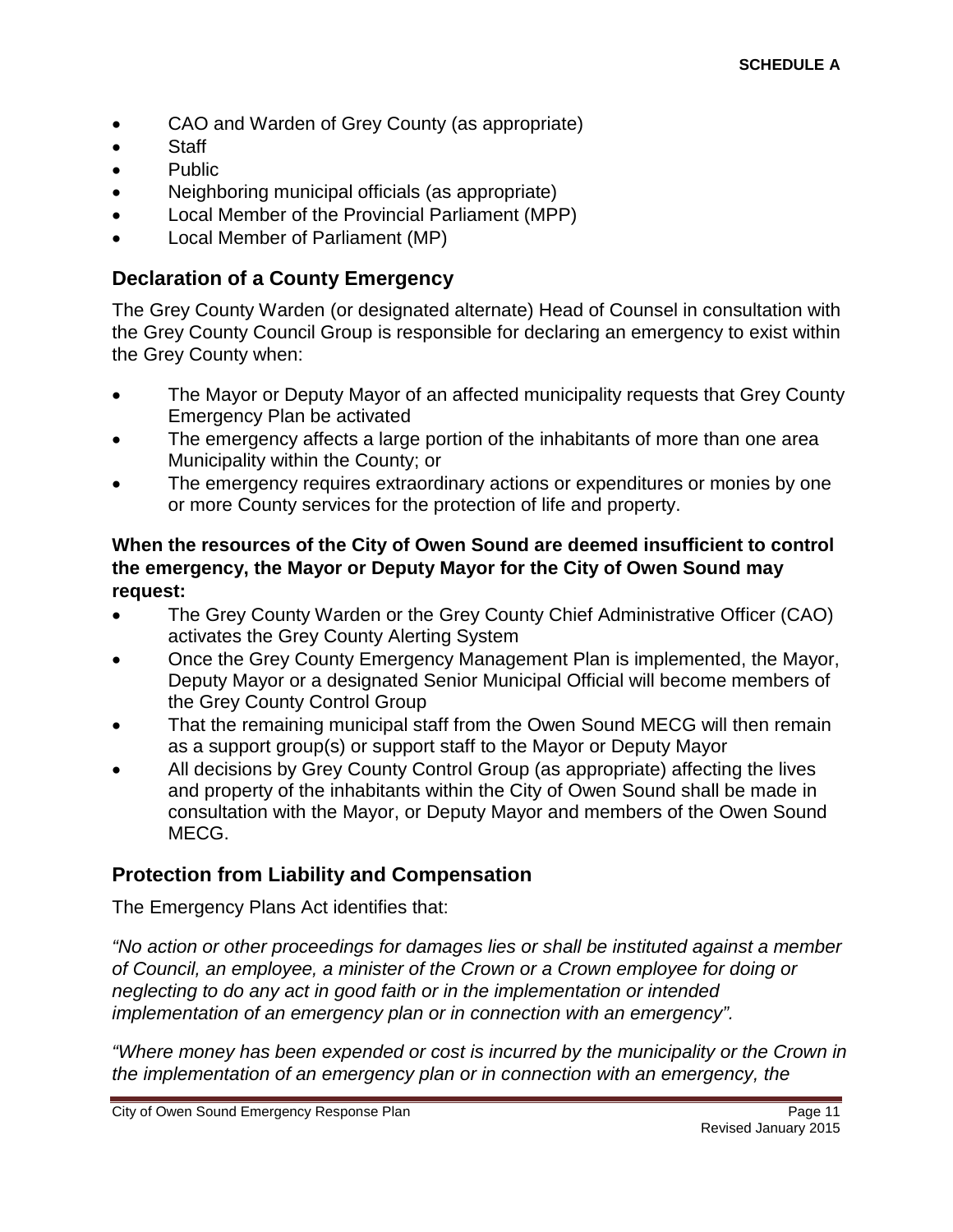*municipality or Crown, as the case may be, has the right of action against any person who caused the emergency for the recovery of such money or cost, and for the purpose of this section, "municipality" includes a local board of a municipality, a county and local services board."*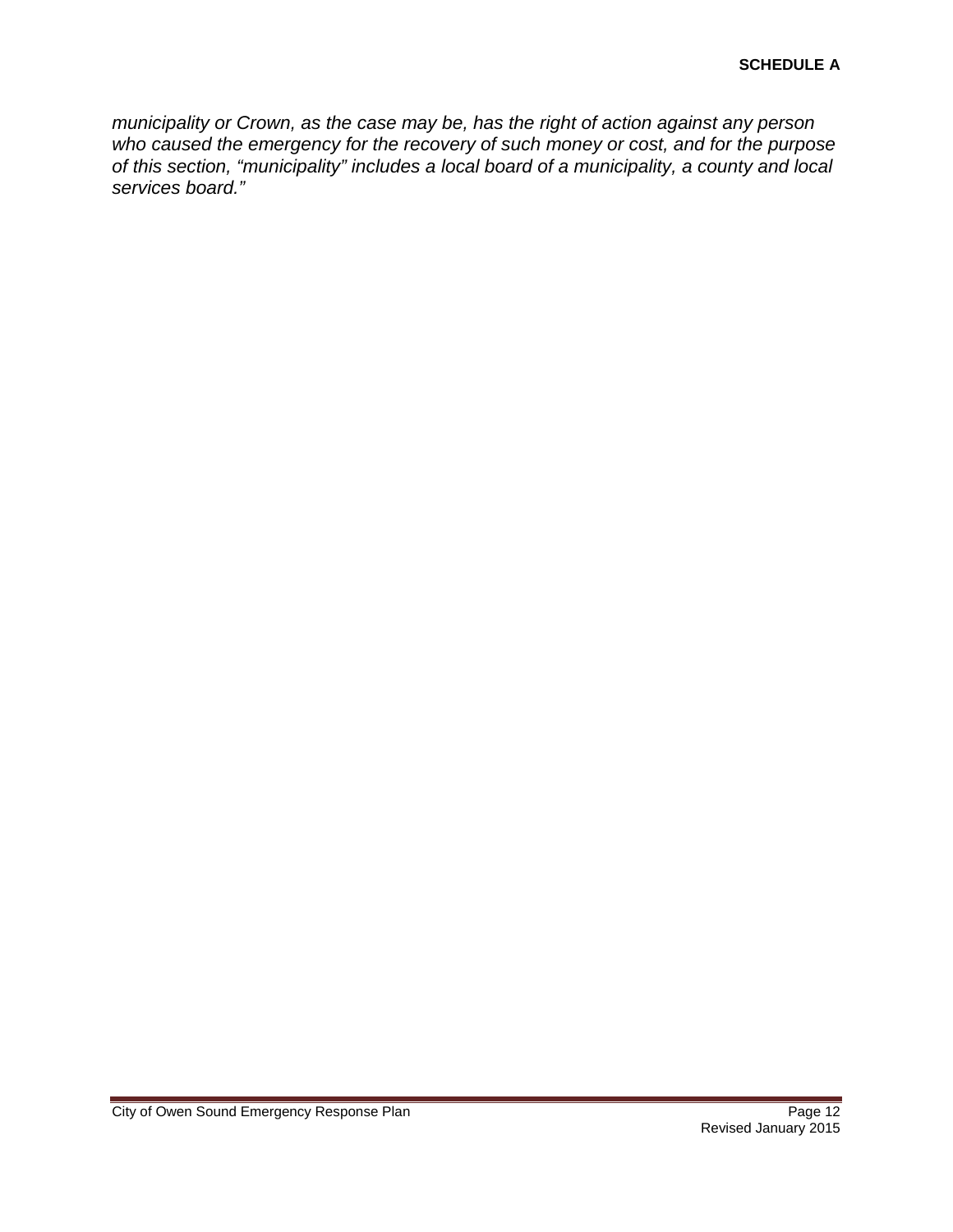#### <span id="page-12-0"></span>**EMERGENCY RESPONSE LEVELS AND ACTIONS**

| <b>RESPONSE LEVEL</b> | <b>INITIAL ACTIONS BY MUNICIPALITY</b>                                                                                                                                                                                                                                                                                                    |
|-----------------------|-------------------------------------------------------------------------------------------------------------------------------------------------------------------------------------------------------------------------------------------------------------------------------------------------------------------------------------------|
| 1-Routine             | A routine incident which the municipality has the capability to<br>Standard Operating Guidelines. Generally this is an<br>emergency of a short duration and low impact.                                                                                                                                                                   |
| 2-Monitoring          | The Mayor, City Manager, Director of Operations, Police<br>Chief, Fire Chief, CEMC and Emergency Information Officer<br>monitor the situation from their normal workplace or home.                                                                                                                                                        |
| 3-Enhanced Activation | Members of the MECG (Mayor, City Manager, Director of<br>Operations, Police Chief, Fire Chief, Director EMS and<br>Emergency Information Officer) meet to discuss the events,<br>current actions and potential for the incident to require<br>activation of the EOC and MECG. This would be activated by<br>one of the above individuals. |
| 4- Full Activation    | The EOC and full MECG are activated through the Owen<br>Sound Police Services Duty Sergeant.                                                                                                                                                                                                                                              |

**Enhanced Activation** – implemented when a situation requires continual monitoring by the municipality. A community emergency is not imminent, but unforeseen circumstances could result in the situation becoming a threat to the community. An example would be indications for extreme weather or an emergency occurring in an adjacent community.

*Full Activation* – the entire Municipal Emergency Control Group (MECG) assembles at the designated EOC. Organizations contacted ensure that they undertake their own internal and external notifications and contacts. The EOC Operations Manager in conjunction with the four IMS sections coordinates the emergency response.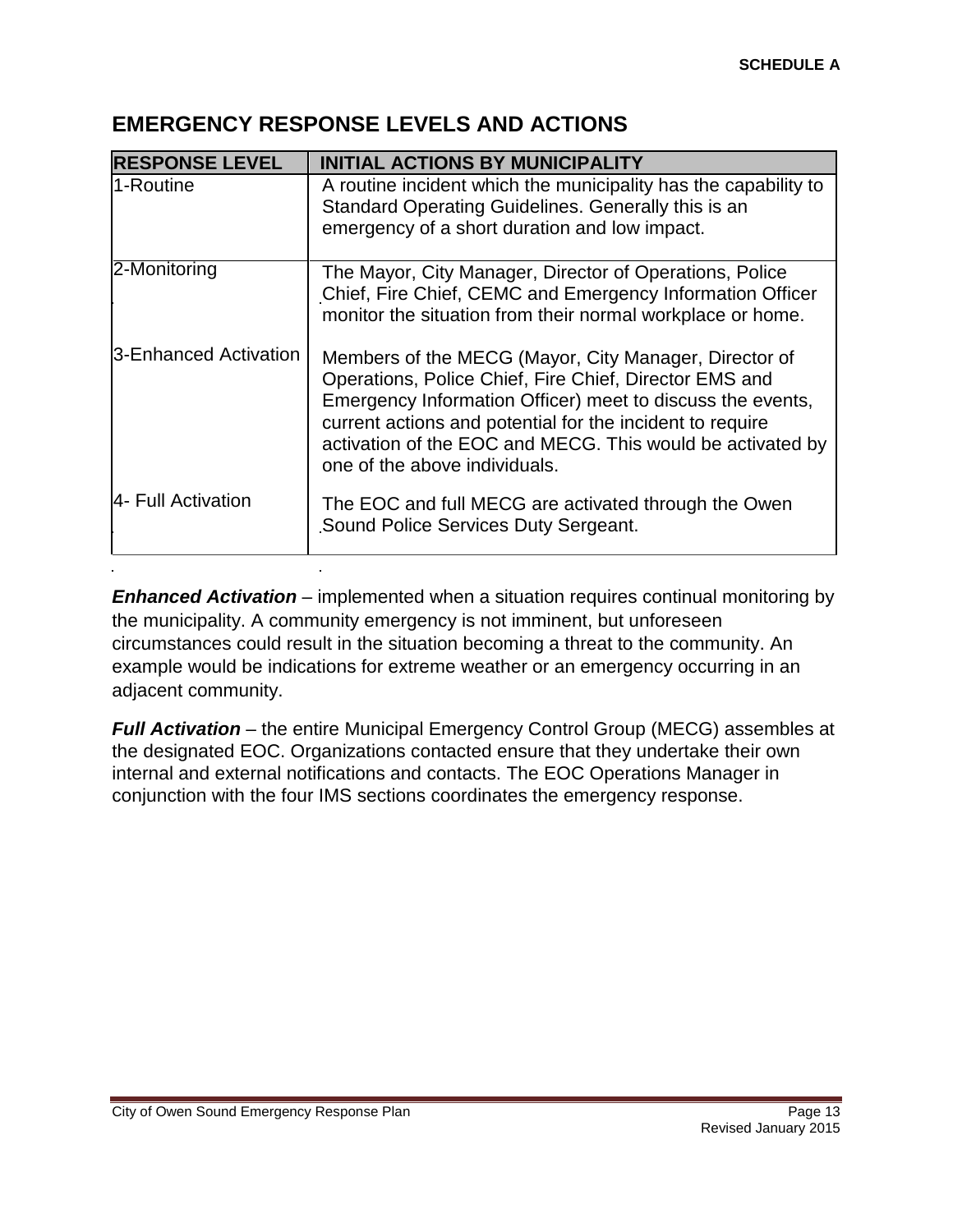# <span id="page-13-0"></span>**MUNICIPAL EMERGENCY OPERATIONS CENTRE**

#### <span id="page-13-1"></span>**Locations**

The locations of the City of Owen Emergency Operations Centers are:

#### *Primary Secondary* Owen Sound Fire & Emergency Services Cowen Sound Police Services<br>1209 3<sup>rd</sup> Avenue East 200 922 2<sup>nd</sup> Avenue West Owen Sound, ON N4K 2L6 **CONDUG AND SOUNDER SOUNDER SOUNDER** ON N4K 4M8 519- 376-2512 519-376-1234

922 2<sup>nd</sup> Avenue West

The Emergency Operations Centre (EOC) can be activated for any incident for the purposes of managing an emergency by maintaining services to the community and supporting the emergency site.

#### <span id="page-13-2"></span>**Incident Management System**

The direction and control structure for the City of Owen Sound's emergency operations is based upon the Incident Management System (IMS). IMS is an internationally recognized, standardized emergency response system, which defines the basic command structure and the roles and responsibilities required for the effective management of the emergency.

IMS is endorsed by Emergency Management Ontario. The benefits of using IMS include: enhanced technical and functional interoperability, integrated communications; and standard terminology.

IMS consists of five key functions:

- 1. Command (Emergency Operation Centre) Management
- 2. Operations
- 3. Planning
- 4. Logistics
- 5. Finance/Administration



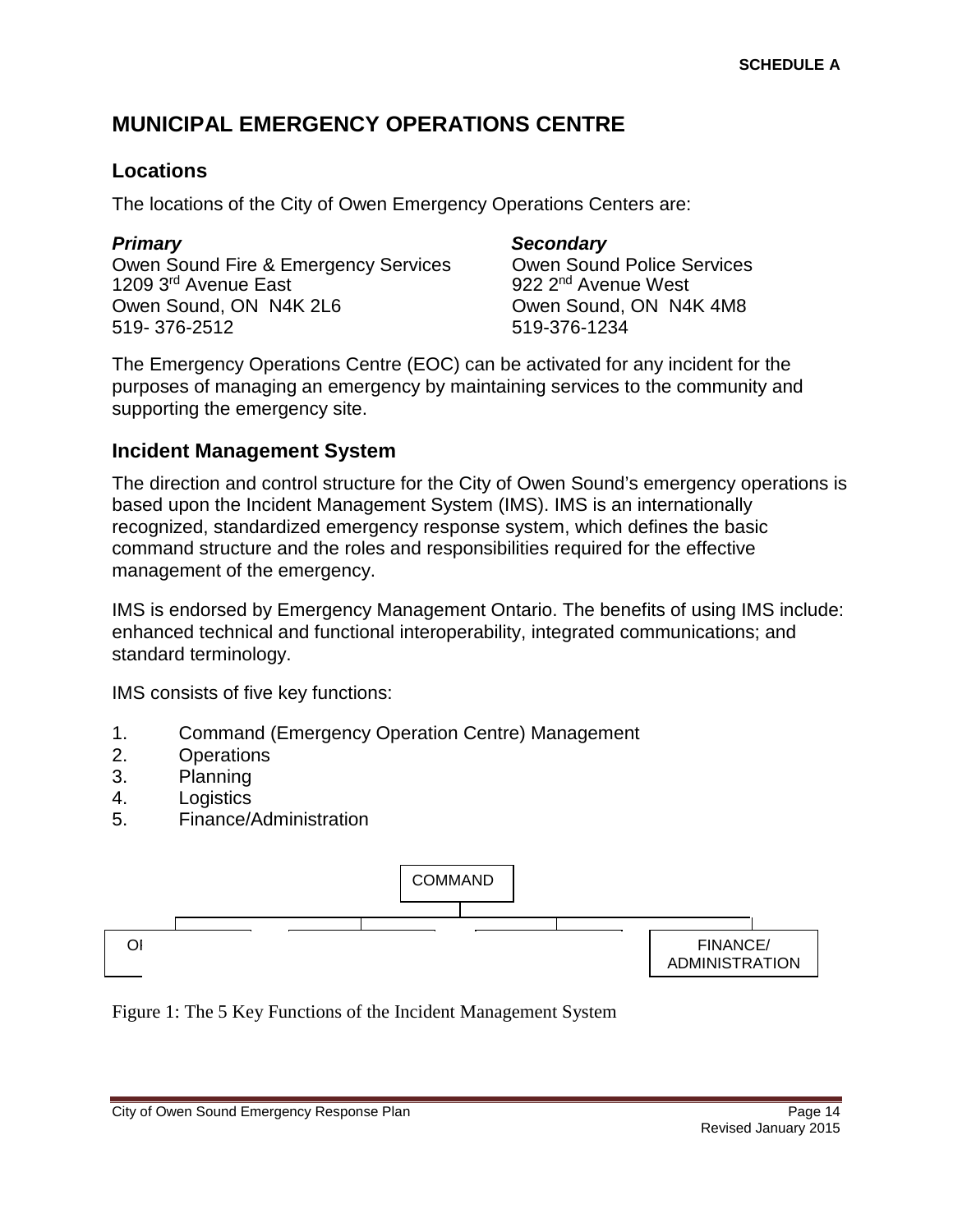#### <span id="page-14-0"></span>**Incident Management System (IMS) Function Descriptions**

The Incident Management System (IMS) is a model for command, control and coordination of an emergency. It provides a way of coordinating the efforts of agencies and resources as they work together toward safely responding to an emergency incident. IMS consists of five key functions: EOC Management (Command), Operations, Planning, Logistics and Finance/Administration.



Figure 2: The 5 Key Function Descriptions of the Incident Management System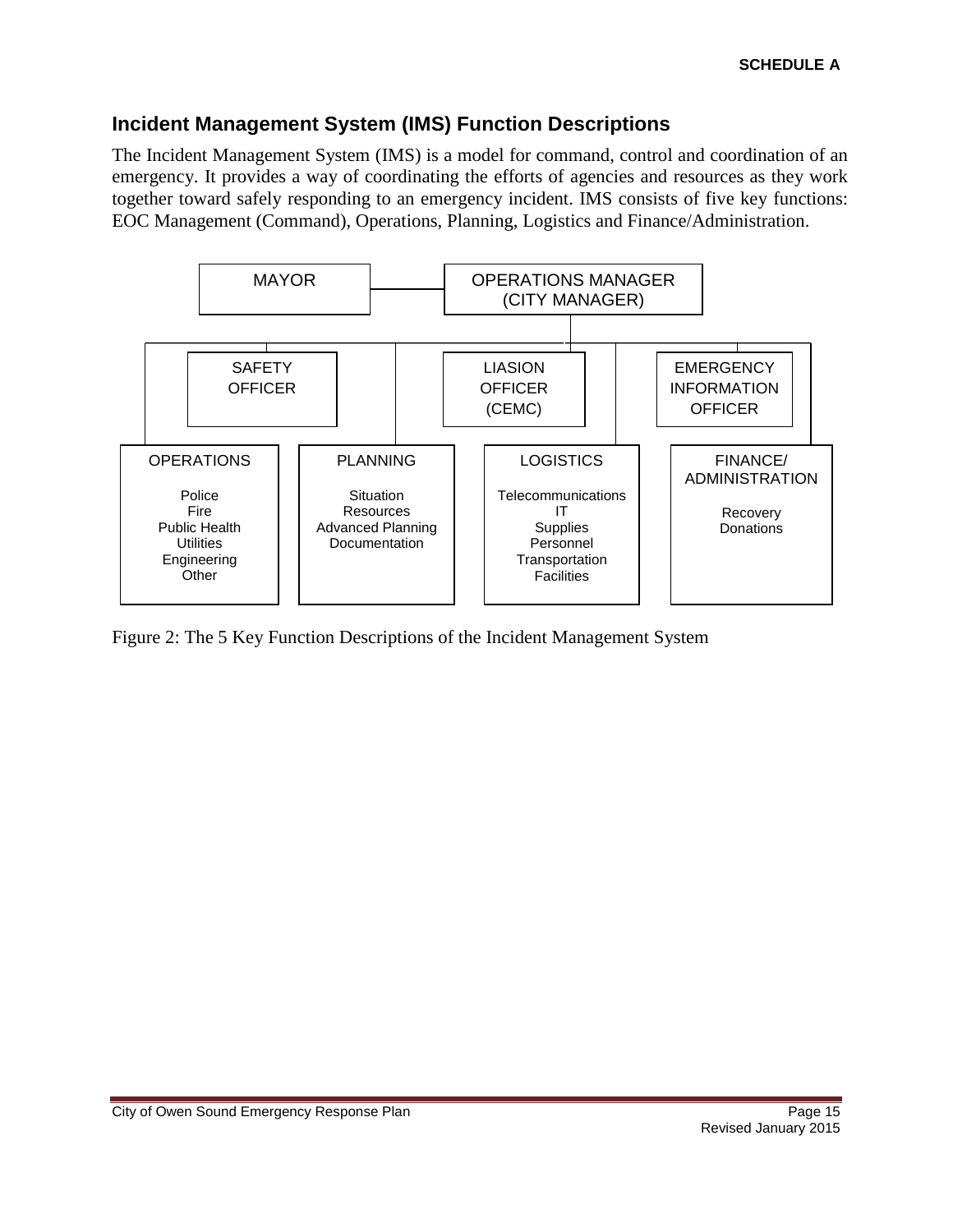# <span id="page-15-0"></span>**EMERGENCY OPERATIONS CENTRE – COMMAND UNIT**

The EOC management section has overall authority for the control and direction of the emergency response. EOC management has three (3) supporting functions:

- 1. Risk Management/Safety Officer (ensures good risk management practices are applied throughout the emergency)
- 2. Liaison (coordination of agencies involved in the response)
- 3. Emergency Information (dissemination of information to the media and public)

The Command Staff are specifically designated, report directly to the Incident Commander, and are assigned responsibility for key activities that are not a part of the General Staff functional elements. Operations Manager directly manages all incident tactical activities and implements the Incident Action Plan (IAP).

The **Emergency Information Officer** (EIO) is responsible for interfacing with the public and media and with other agencies with incident related information requirements. The Emergency Information Officer (EIO) assembles accurate, accessible, and complete information on the incident's cause, size, and current situation; the resources committed; and other matters of general interest for both internal and external audiences.

The **Safety Officer** monitors incident operations and advises Incident Command on all matters relating to operational safety, including the health and safety of emergency responder personnel.

The **Liaison Officer** (CEMC) is Incident Command's point of contact for representatives of other governmental departments and agencies and/or the private sector.

# <span id="page-15-1"></span>**Operations**

Operations coordinates the operational requirements and the response, directs resources and equipment as required to fulfill emergency management requirements. The Emergency Site Manager (ESM) / Incident Commander (IC) at the scene of the emergency are part of Operations away from the EOC.

# <span id="page-15-2"></span>**Planning**

Planning gathers information critical to the incident in order to develop, disseminate and evaluate Incident Action Plans (IAP's).

# <span id="page-15-3"></span>**Logistics**

Logistics arranges for and coordinates all material, services, equipment and resources required to manage and resolve the emergency. Logistics tracks usage and current locations of these same items. Logistics is responsible for all service support requirements needed to facilitate effective and efficient incident management, including ordering resources from off-incident locations.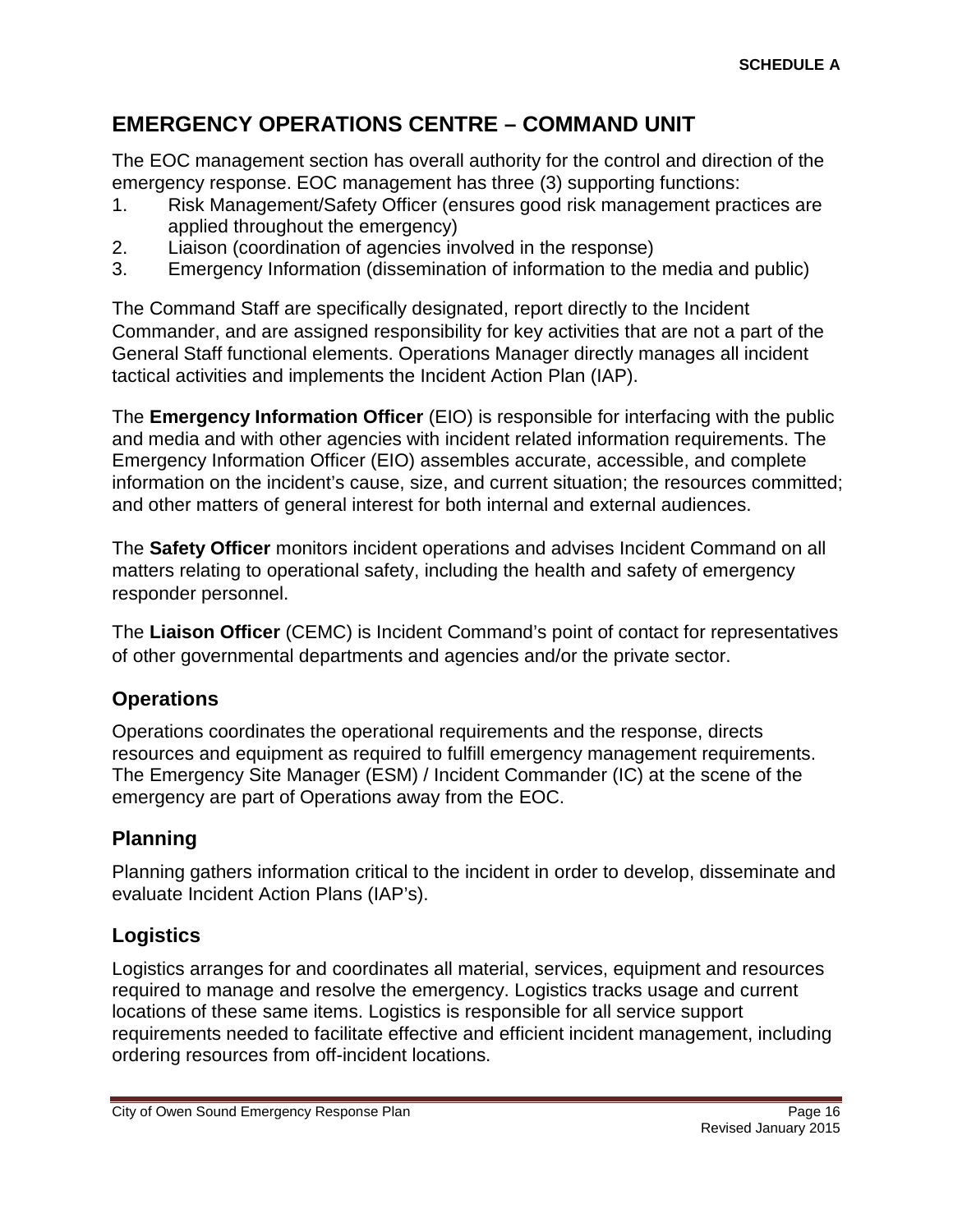Logistics also provides facilities, security, transportation, supplies, equipment maintenance and fuel, food services, communications and information technology support, and emergency responder medical services.

#### <span id="page-16-0"></span>**Finance/Administration**

Finance/Administration perform duties related to administrative, financial and compensation and claims specific to the emergency. This includes keeping track of incident related costs, staff compensation and claims.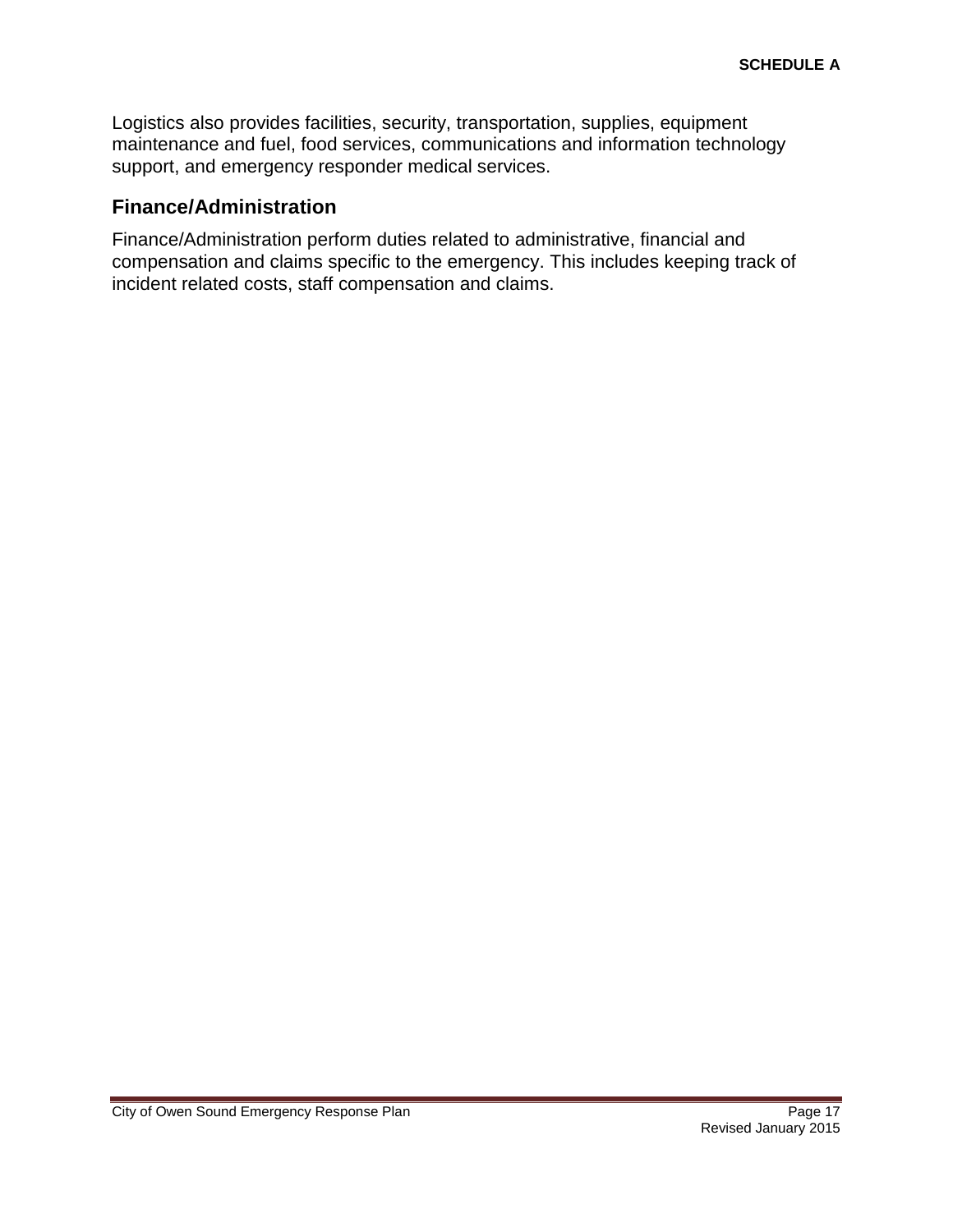# <span id="page-17-0"></span>**EOC STAFFING POSITIONS**

| <b>POSITION</b>                                         | <b>SECTION</b>                                      |
|---------------------------------------------------------|-----------------------------------------------------|
| Mayor                                                   | Command                                             |
| <b>City Manager</b>                                     | Command – Operations Manager                        |
| <b>Executive Assistant/Public Relations Coordinator</b> | Command – Emergency Information Officer             |
| HR Supervisor/Health & Safety Coordinator               | Command - Safety Officer                            |
| <b>CEMC</b>                                             | Command - Liaison Officer                           |
| Director of Operations                                  | <b>Operations Section Chief</b>                     |
| Police Chief or Designate                               | Operations                                          |
| <b>Fire Chief or Designate</b>                          | Operations                                          |
| <b>Grey County EMS Director</b>                         | Operations                                          |
| <b>Grey Bruce Medical Officer of Health</b>             | Operations                                          |
| Emergency Site Manager - to be appointed                | Operations                                          |
| Hydro One and Union Gas - as required                   | Operations                                          |
| <b>Director of Community Services</b>                   | <b>Planning Section Chief</b>                       |
| <b>City Clerk or Deputy Clerk</b>                       | Planning                                            |
| Chief Building Official                                 | Planning                                            |
| Manager of Parks and Open Space                         | Planning                                            |
| Director of Finance                                     | <b>Logistics Section Chief</b>                      |
| Director of Grey County Social Services                 | Logistics                                           |
| Supervisor of Human Resources                           | Logistics                                           |
| Purchasing Agent                                        | Logistics                                           |
| Facilities Manager                                      | Logistics                                           |
| Manager of Information Technology                       | Logistics                                           |
| Manager of Accounting                                   | Finance/Administration Section Chief                |
| <b>Financial Services Supervisor</b>                    | Finance/Administration - Citizen Inquiry Supervisor |

**Note: The Emergency Operations Centre may function with only a limited number of persons depending upon the emergency.**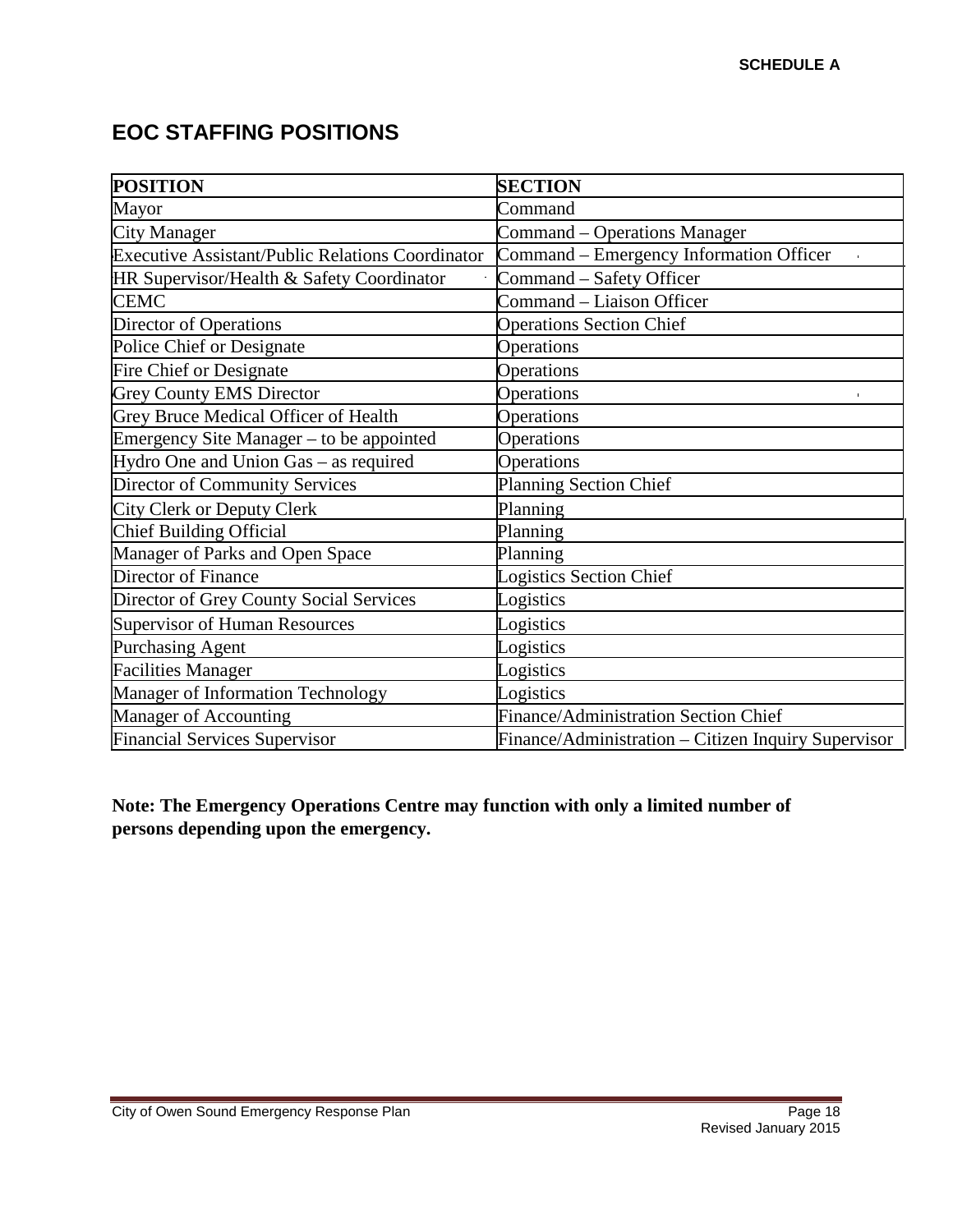# <span id="page-18-0"></span>**OTHER AGENCIES**

In an emergency, many agencies may be required to work with the MECG. Two (2) such agencies are detailed below. Others might include Office of the Fire Marshall and Emergency Management (OFMEM), industry, volunteer groups, conservation authorities and provincial ministries.

#### <span id="page-18-1"></span>**Bluewater District School Board & Bruce-Grey Catholic District School Board**

The school boards are responsible for:

- Providing any school (as appropriate and available) for use as an evacuation or reception center and a representative(s) to coordinate the maintenance, use and operation of the facilities being utilized as evacuation and reception centres
- Ensuring liaison with the municipality as to protective actions to the schools (i.e. implementing school stay in place procedure and implementing the school evacuation procedure).

#### <span id="page-18-2"></span>**Grey Bruce Health Services**

The Grey Bruce Health Services is responsible for:

- Implementing the hospital emergency plan, as required
- Ensuring liaison with the Medical Officer of Health and local ambulance representatives with respect to hospital and medical matters, as required
- Evaluating requests for the provision of medical site teams/ medical triage teams
- <span id="page-18-3"></span>• Ensuring liaison with the Ministry of Health and Long-Term Care, as appropriate.

# **OPERATING CYCLE**

Members of the MECG will gather at regular intervals to inform each other of actions taken and problems encountered. The EOC Operations Manager will establish frequency of meetings and agenda items. Meetings will be kept as brief as possible thereby allowing members to carry out their individual responsibilities. The Clerk will maintain a status board and maps, which will be prominently displayed and kept up to date.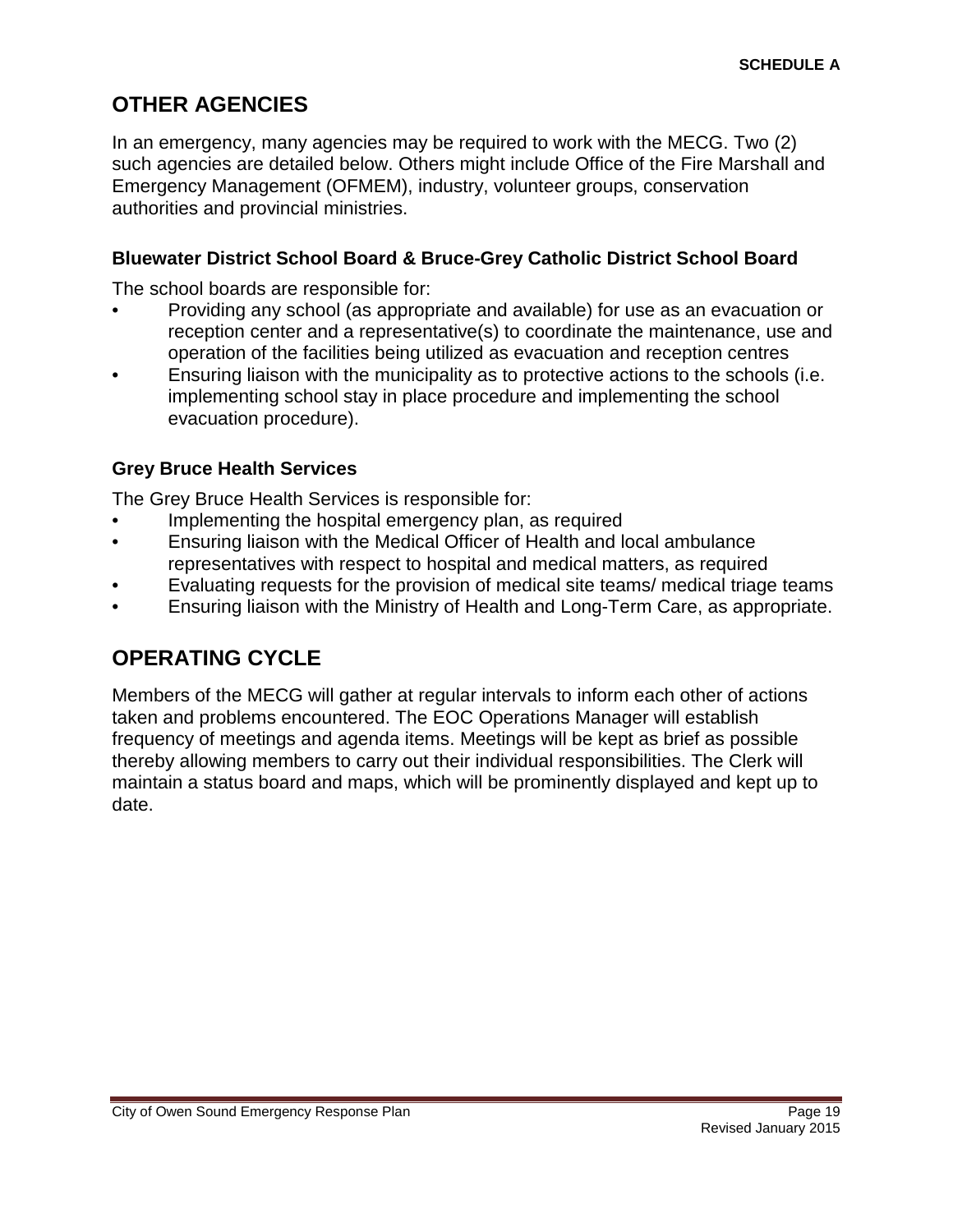# <span id="page-19-0"></span>**EOC ACTIVATION FLOWCHART**

<span id="page-19-1"></span>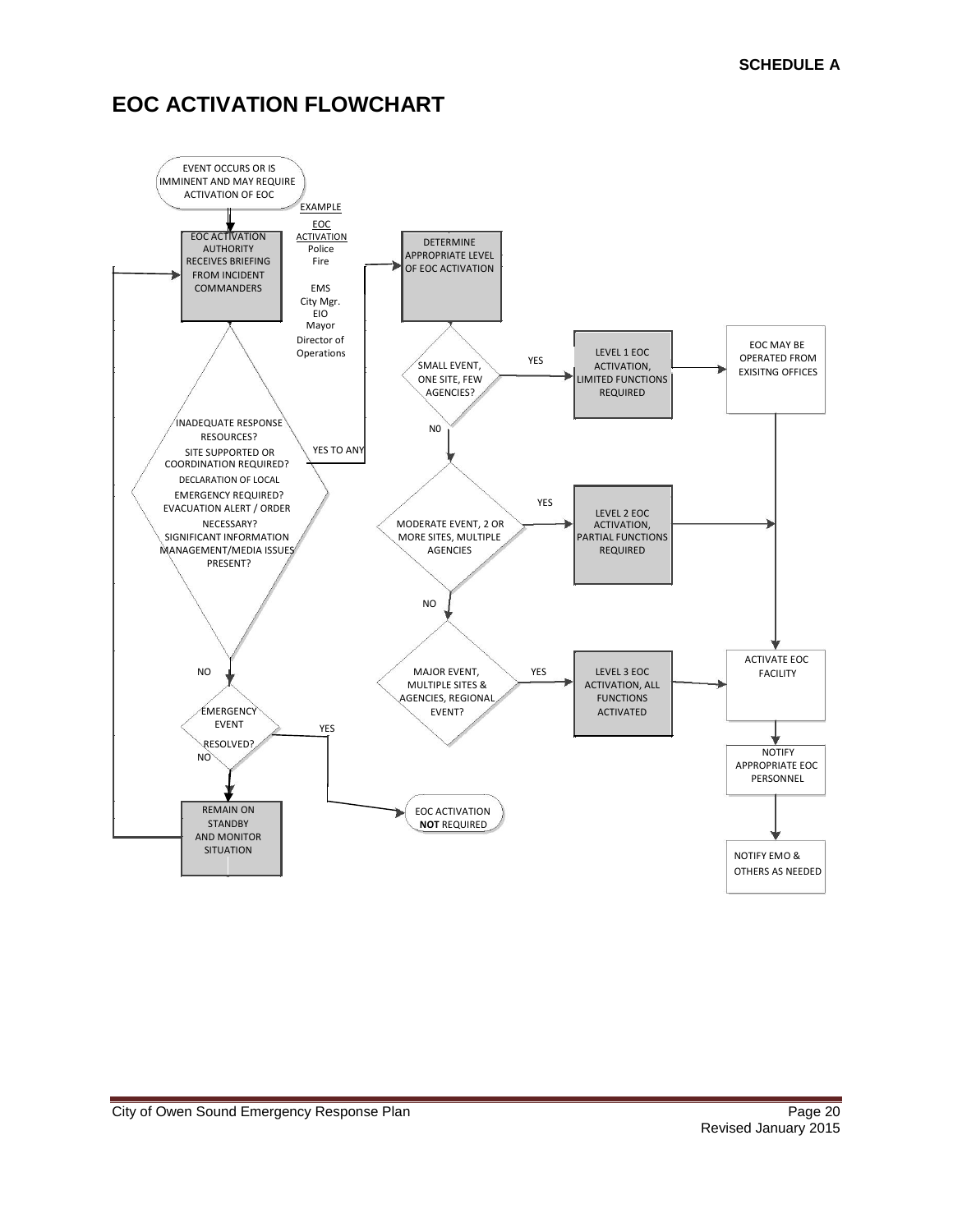# **EMERGENCY OPERATIONS CENTRE - ROLES & RESPONSIBILITIES**

### <span id="page-20-0"></span>**COMMAND SECTION**

#### <span id="page-20-1"></span>**Mayor**

*The Mayor or Deputy Mayor provides emergency policy and direction to the City's Emergency Operations Centre (EOC). As Chair of the Command Group, the Mayor has the following responsibilities:*

- Activate the emergency notification system through the Owen Sound Police Dispatch Duty Sergeant
- Provide overall emergency policy and direction to the EOC Operation Manager (City Manager)
- Act as the primary spokesperson for the Municipality.
- Authorize the release of information on behalf of the City, or delegate that authority to the EOC Operations Manager and/or Emergency Information Officer
- Issue authoritative instructions, information and warnings to the general public by way of the media as authorized and requested by various agencies.
- Declare an emergency within the designated area
- Ensure the Members of Council are advised of the declaration and termination of an emergency, and are kept informed of the emergency situation.
- Declare that the emergency has terminated (Note: Members of Council may also terminate the Emergency)
- Notify Emergency Management Ontario, Ministry of Community Safety and Correctional Services of the declaration of the emergency and termination of the emergency.
- Notify the Grey County Warden of the declaration of the emergency and termination of the emergency, or of the activation or partial activation of the EOC.
- Notify the public of the declaration and termination of an emergency.
- <span id="page-20-2"></span>• Request County government assistance, as required.

# **EOC Operations Manager (City Manager)**

*The City Manager is the EOC Operations Manager for the City of Owen Sound. The EOC Operations Manager has the following responsibilities*:

- Activate the emergency notification system through the Owen Sound Police Dispatch Duty Sergeant
- Determine which management staff positions are required and ensure they are filled as soon as possible:
	- □ Emergency Information Officer
	- Liaison Officer
	- □ Safety Officer
	- Scribe
- Determine what sections are needed, assign personnel as appropriate and ensure they are staffing their areas as required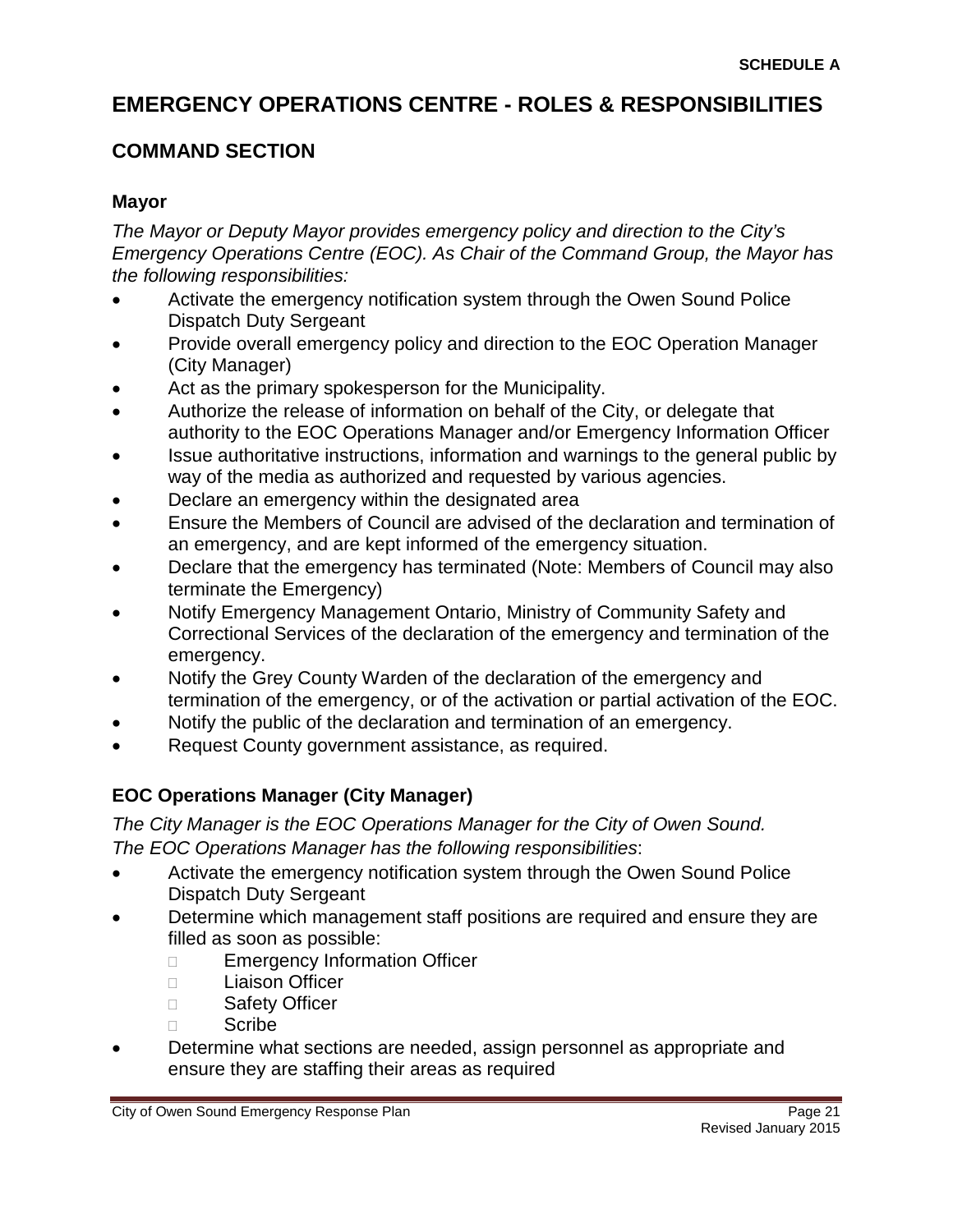- Chair the EOC Section meetings
- Exercise overall management responsibility for the coordination between response and supporting agencies in the Emergency Operations Centre, and set priorities for response efforts in the affected areas
- Establish the appropriate staffing level for the EOC and continuously monitor organizational effectiveness to ensure that appropriate modifications occur as required
- Liaise with the Mayor on policies and procedures, as appropriate
- Approve, in conjunction with the Mayor, major announcements and media releases prepared by the Emergency Information Officer, in consultation with the EOC members
- Ensure that a communication link is established between the EOC members and the Emergency Site Manager (ESM)
- Determine the need to activate a Citizen Inquiry hotline
- Ensure risk management principles and procedures are applied to all EOC activities
- Call upon additional municipal staff to provide assistance, as required
- Ensure that operational periods are established and that initial EOC response priorities and objectives are decided and communicated to all involved parties
- Appoint alternate EOC members when an identified position is vacant at the time of an emergency
- <span id="page-21-0"></span>• Document all decisions/approvals

#### **Liaison Officer – (CEMC/Fire Chief)**

*The Community Emergency Management Coordinator (CEMC) acts as the Liaison Officer. As a support function of the Command (EOC Management), the Liaison Officer serves as the primary contact for assisting or supporting organizations and has the following responsibilities:*

- Advises Command (EOC Management) of issues related to outside assistance and support, including current or potential inter-organization needs
- Gathers information from and about organizations that are involved with the incident. This includes obtaining, from their representatives, information about standard and specialized resources they might have, or special support that they might need, and whether there are considerations or restrictions that may impact how such resources may be used
- Serves as a coordinator for organizations not represented in EOC
- Provides briefings to organization representatives about the operation
- Activate the emergency notification system of the local amateur radio operators group, (if required)
- Maintains a list of supporting and assisting organizations, and keeping it updated as the incident evolve*s*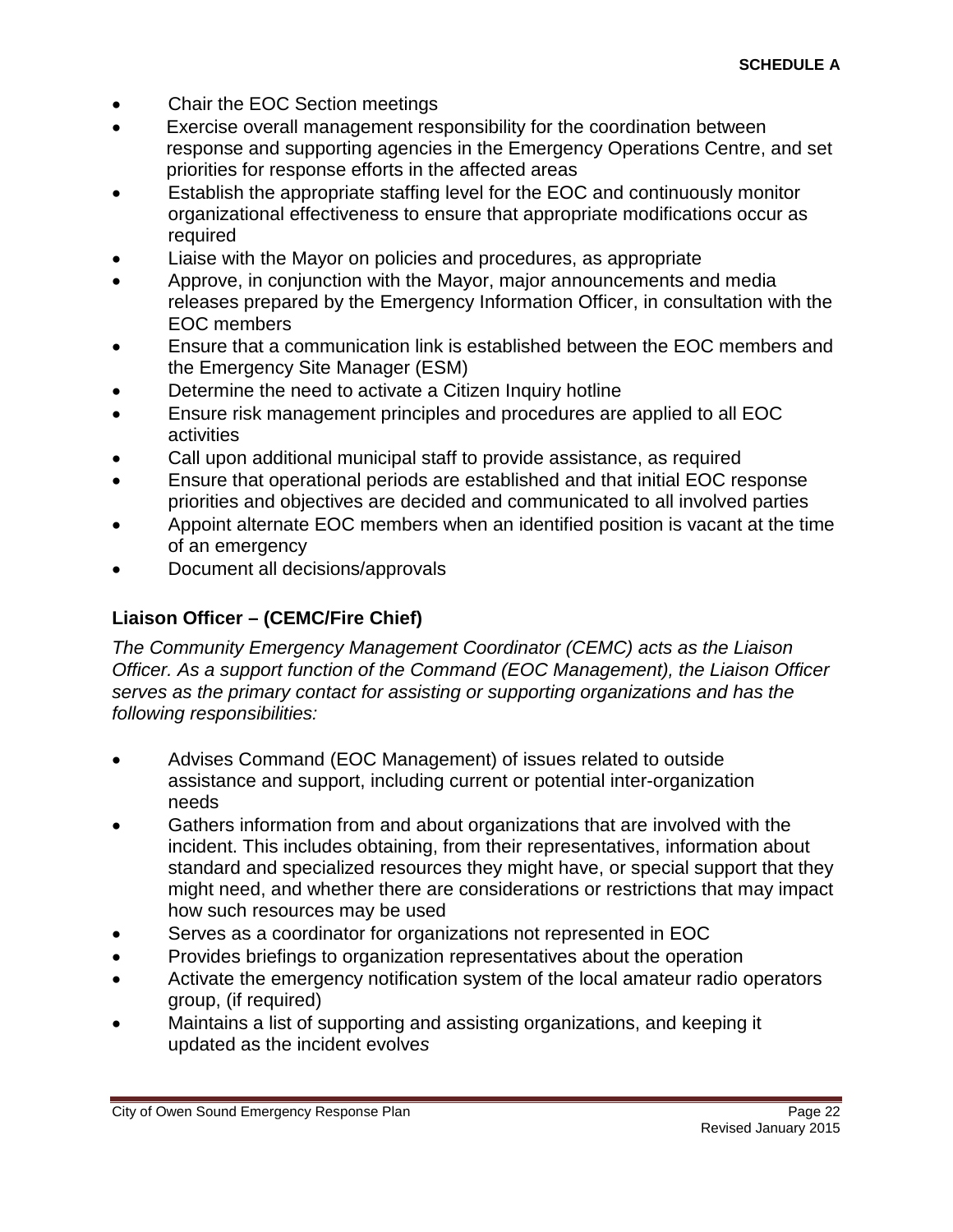#### <span id="page-22-0"></span>**Safety Officer (HR Supervisor/Health & Safety Coordinator)**

*Consideration should be given to appoint a qualified individual to be become the Safety Officer for the duration of the emergency to primarily oversee safety and ensure:*

- That good risk management practices are applied throughout the response organization at the EOC
- Monitors safety conditions and develops safety measures
- Provides advice on safety issues
- In consultation with the Operations Chief and Planning Chief, create systems and procedures related to the overall health and safety of all incident responders
- Safety Officer has the authority to halt or modify any and all unsafe operations within or outside the scope of the EOC
- Monitors situations for risk exposures and ascertains probabilities and potential consequences of future events

#### <span id="page-22-1"></span>**Emergency Information Officer (Executive Assistant/Public Relations Coordinator)**

*The Executive Assistant/Public Relations Coordinator to the Mayor and City Manager acts as the Emergency Information Officer. As a support function of the Command (EOC Management), the Information Officer has the following responsibilities:*

- Serve as the coordination point for all public information, media relations and internal information sources for the EOC
- Establish a communication link with the Information Officer for Grey County, the Citizen Inquiry supervisor and any other Media coordinators (i.e. agency, Regional, Provincial, Federal, private industry etc.) involved in the incident ensuring that all information released to the media and public is timely, full & and accurate
- Liaison with the EOC to obtain up-to-date information for media releases, coordinate individual interviews and organize press conferences
- Ensure that the following are advised of the telephone number of the Media Centre.
	- Media
	- D**EOC** members
	- □ Switchboard (City of Owen Sound)
	- □ Community Spokesperson
	- D Police Public Relation Officer
	- □ Neighboring communities, and Grey County
	- □ Citizen Inquiry Supervisor
	- □ Any other appropriate persons, agencies or business
- Provide direction and regular updates to the Citizen Inquiry Supervisor to ensure that the most accurate and up-to-date information is disseminated to the public
- Ensure that the media releases are approved by the Operations Manager (in consultation with the Mayor) prior to dissemination, and distribute hard copies of t he media release to Council, EOC members, Citizen Inquiry Supervisor and other key persons handling inquiries from the media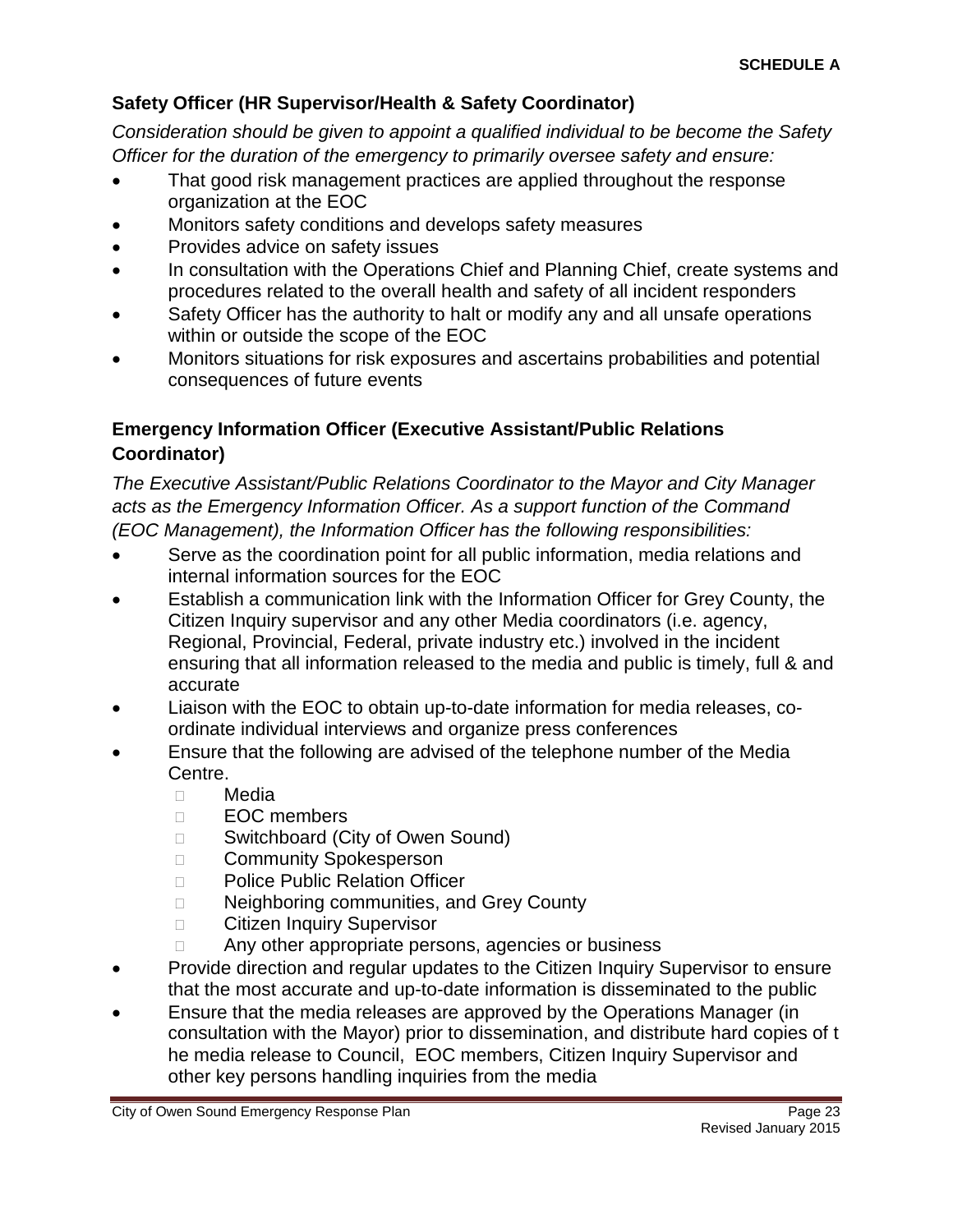- Provide Social Media coverage
- Monitor news and Social Media coverage and correct any erroneous information and provide bona fide issues and concerns to the Operations Manager
- Maintain copies of media releases and newspaper articles pertaining to the emergency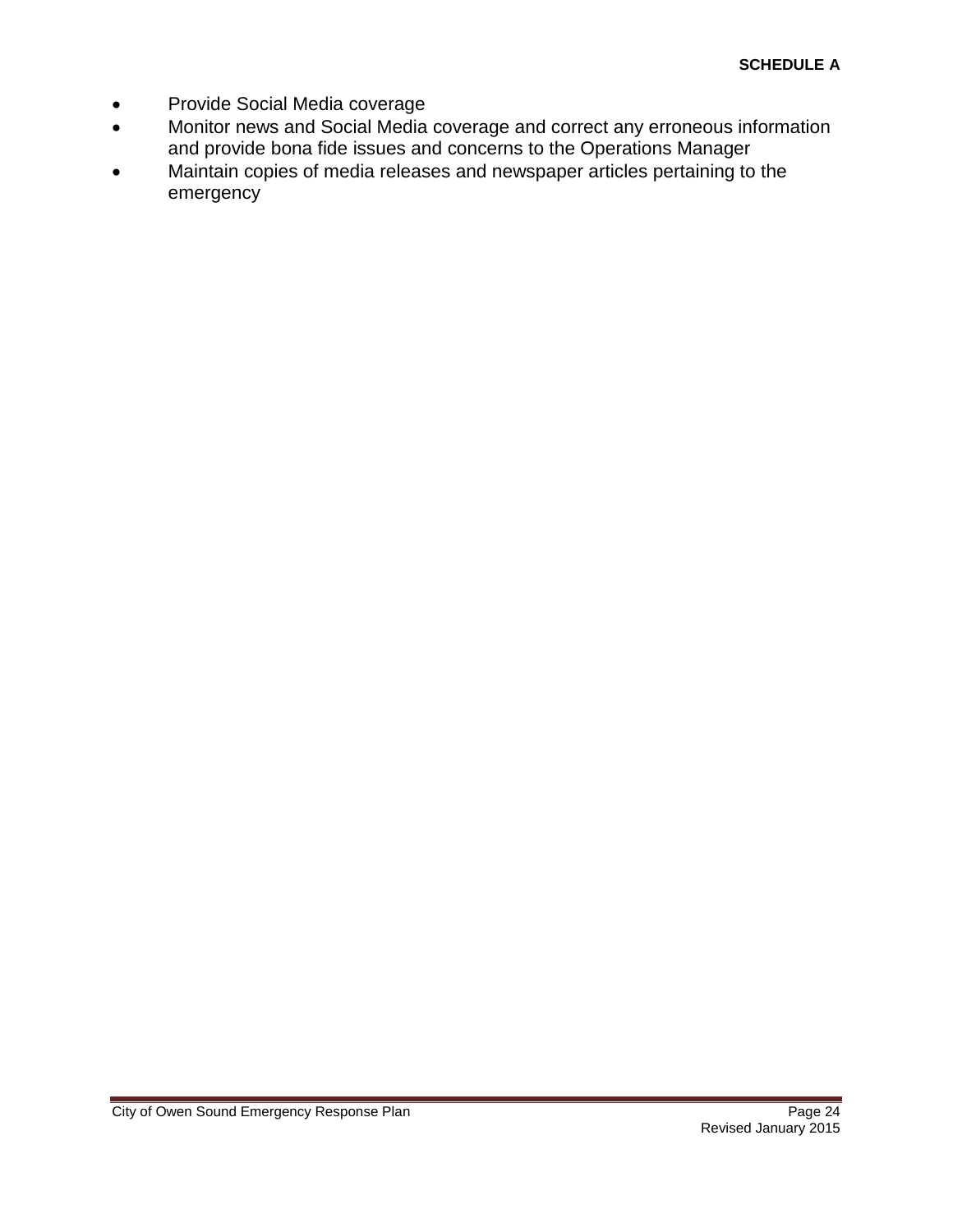#### <span id="page-24-0"></span>**OPERATIONS SECTION**

*The Director of Operations is the Operations Section Chief*

#### <span id="page-24-1"></span>**Director of Operations**

*As a member of Operations, the Director of Operations has the following responsibilities:*

- Activate the emergency notification system through the Owen Sound Police Dispatch Duty Sergeant
- Provide the EOC with information and advice on engineering and public works matters
- Depending on the nature of the emergency, assign the Site Manager and inform the EOC
- Maintain a communications link between Incident Commanders at the site(s) for the purpose of coordinating the overall response, resource requests and event status information
- Ensure liaison with the public works representative from the neighboring communities and Grey County to ensure a coordinated response
- Ensure provision of engineering assistance
- Ensure construction, maintenance and repair of City roads
- Ensure the maintenance of sanitary sewage and water systems,
- Provide equipment for emergency pumping operations
- Ensure liaison with the Fire Chief concerning emergency water supplies for firefighting purposes
- Provide emergency potable water, supplies and sanitation facilities to the requirements of the Medical Officer of Health
- Discontinue any public works service to any resident, as required, and restoring these services when appropriate
- Ensure liaison with public utilities to disconnect any service representing a hazard and/or to arrange for the provision of alternate services or functions,
- Provide public works facilities, vehicles, equipment and personnel as required by any other emergency services
- Coordinating the acquisition, distribution and scheduling of various modes of transport (i.e., public transit, school buses, trains, boats, and trucks) for the purpose of transporting persons and/or supplies, as required, by members of the EOC and the support and advisory staff
- Ensure liaison with the conservation authority regarding flood control, conservation and environmental matters, and being prepared to take preventative action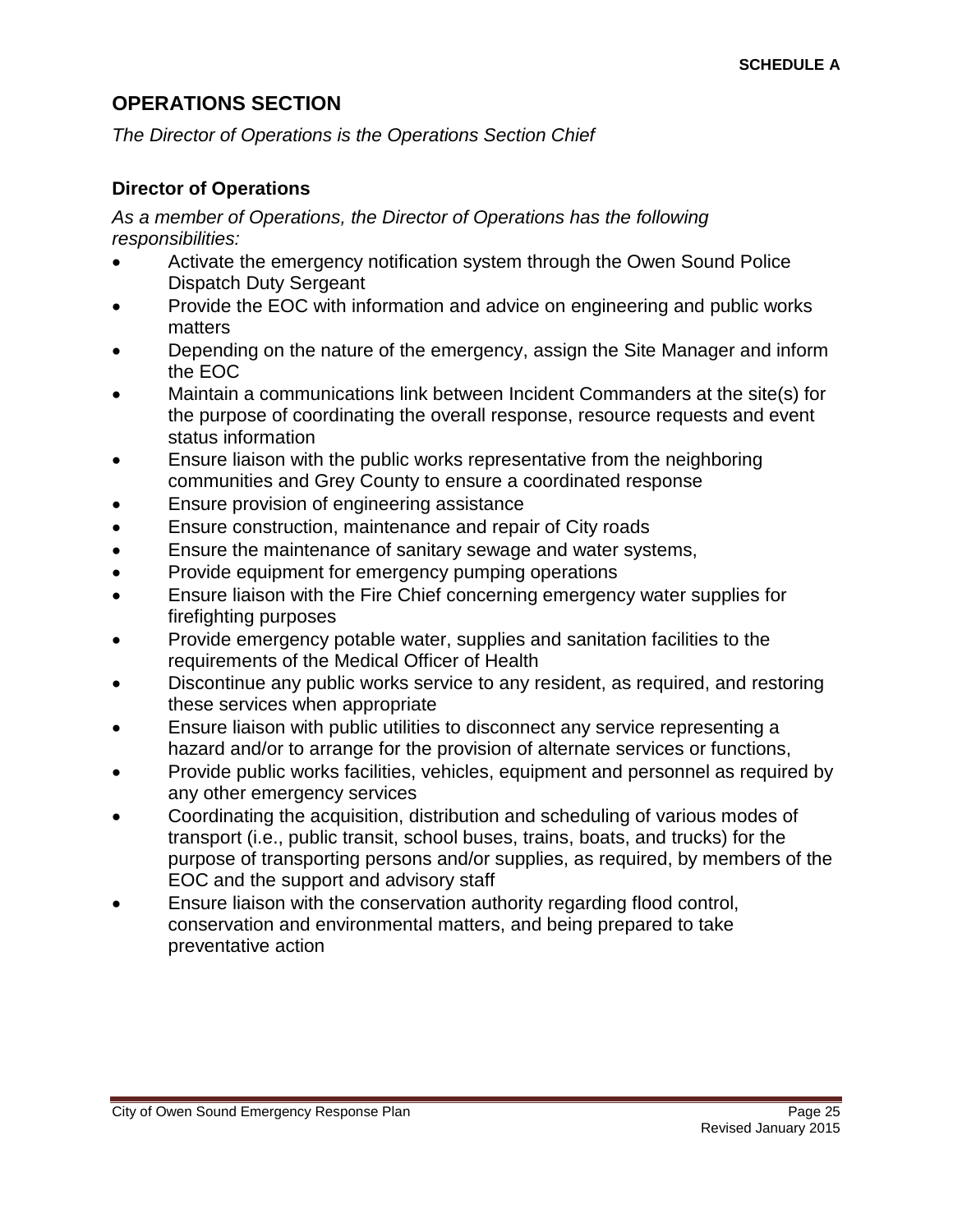#### <span id="page-25-0"></span>**Police Chief, Owen Sound Police Services**

*The Chief, Owen Sound Police Service, as a member of Operations, has the following responsibilities:*

- Activate the emergency notification system through the Owen Sound Police Dispatch Duty Sergeant
- Maintain a communications link between Incident Commanders at the site(s) for the purpose of coordinating the overall response, resource requests and event status information
- Ensure liaison with Grey County Social Services regarding the establishment, security and operation of evacuation and reception centers
- Ensure the protection of life and property and the provision of law and order
- Provide police services in other facilities, as required
- Notify the coroner of fatalities
- Ensure liaison with other community, provincial and federal police agencies, as required
- <span id="page-25-1"></span>• Provide an Emergency Site Manager, if required

#### **Fire Chief, Owen Sound Fire & Emergency Services**

*As a member of Operations, the Fire Chief has the following responsibilities:*

- Activate the emergency notification system through the Owen Sound Police Dispatch Duty Sergeant
- Provide the MECG with information and advice on firefighting and rescue matters
- Depending on the nature of the emergency, assign the Site Manager and inform the MECG
- Maintain a communications link between Incident Commanders at the site(s) for the purpose of coordinating the overall response, resource requests and event status information
- Inform the Mutual Aid Fire Coordinator and/or initiating mutual aid arrangements for the provision of additional firefighters and equipment, if needed
- Determine if additional or special equipment is needed and recommend possible sources of supply, e.g., breathing apparatus, protective clothing
- Provide assistance to other community departments and agencies and be prepared to take charge of or contribute to non-firefighting operations if necessary e.g. rescue, first aid, casualty collection, evacuation
- Provide advice and clarification about the implementation details of the Emergency Response Plan
- Provide an Emergency Site Manager, if required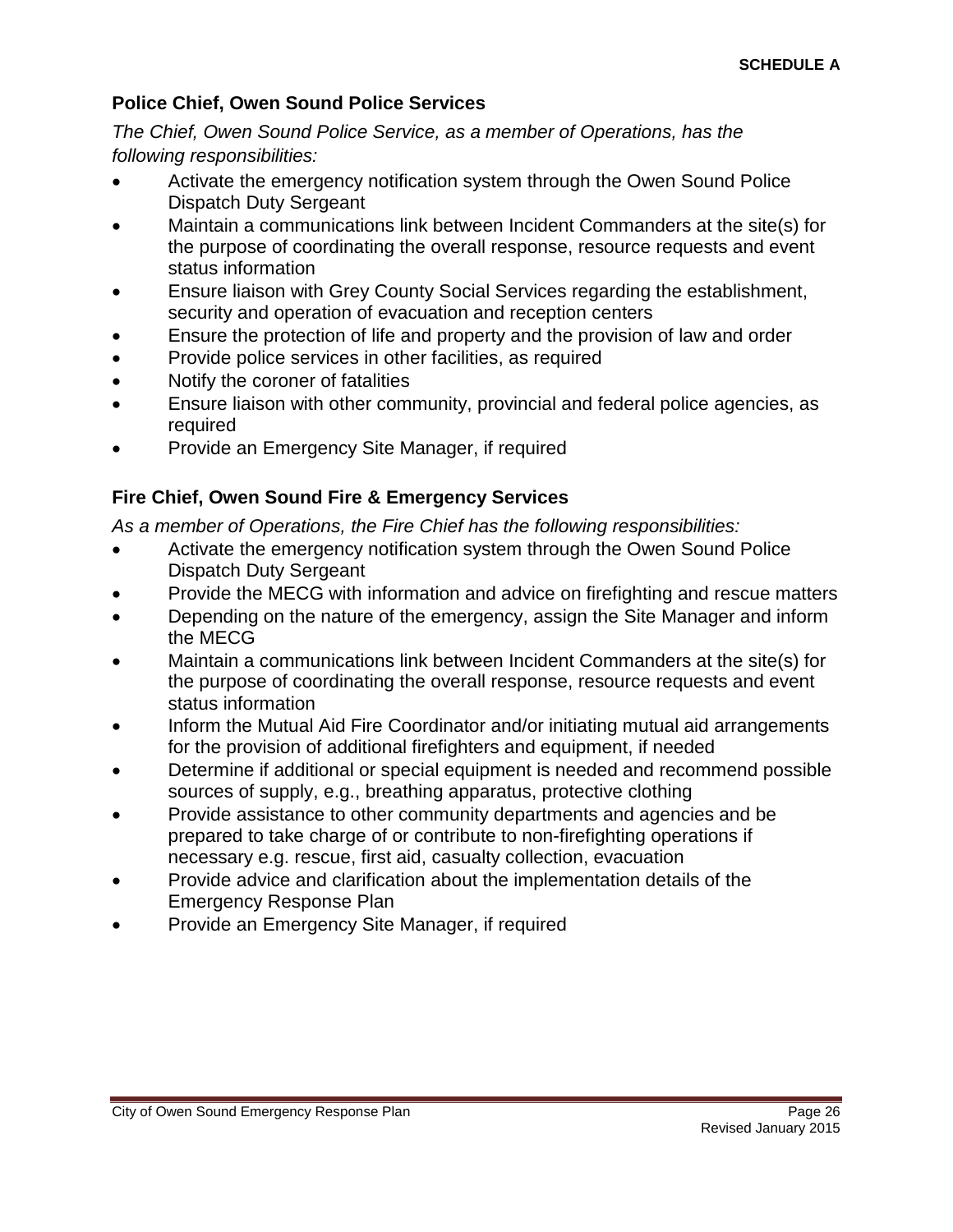#### <span id="page-26-0"></span>**Emergency Medical Service (EMS) Director, Grey County**

*As a member of Operations, the Director, Grey County EMS, has the following responsibilities:*

- Ensure emergency medical services at the emergency site
- Depending on the nature of the emergency, assign the Site Manager and inform the EOC
- Maintain a communications link between Incident Commanders at the site(s) for the purpose of coordinating the overall response, resource requests and event status information
- Obtain emergency medical services from other municipalities for support, if required
- Ensure triage at the site
- Advise the EOC if other means of transportation are required for large-scale response
- Ensure liaison with the receiving hospitals
- <span id="page-26-1"></span>• Ensure liaison with the Medical Officer of Health, as required

#### **Grey Bruce Medical Officer of Health**

*As a member of Operations, the Medical Officer of Health (MOH), or Associate MOH, has the following responsibilities:*

- Activate the emergency notification system through the on-duty Sergeant, Owen Sound Police Service
- Act as a coordinating link for all emergency health services at the EOC
- Ensure liaison with the Ontario Ministry of Health and Long-Term Care, Public Health Branch
- Depending on the nature of the emergency, assign the Site Manager and inform the MECG
- Maintain a communications link between the senior health official at the site(s) for the purpose of coordinating the overall response, resource requests and incident status information
- Ensure liaison with the ambulance service representatives
- Provide advice on any matters that may adversely affect public health;
- Provide authoritative instructions on health and safety matters to the public through the Emergency Information Officer
- Coordinate the response to disease-related emergencies or anticipated emergencies such as epidemics, according to Ministry of Health and Long-Term Care policies
- Ensure coordination of all efforts to prevent and control the spread of disease during an emergency
- Notify EOC of the need for potable water supplies and sanitation facilities
- Ensure liaison with Community and Health Services on areas of mutual concern regarding health services in evacuee centers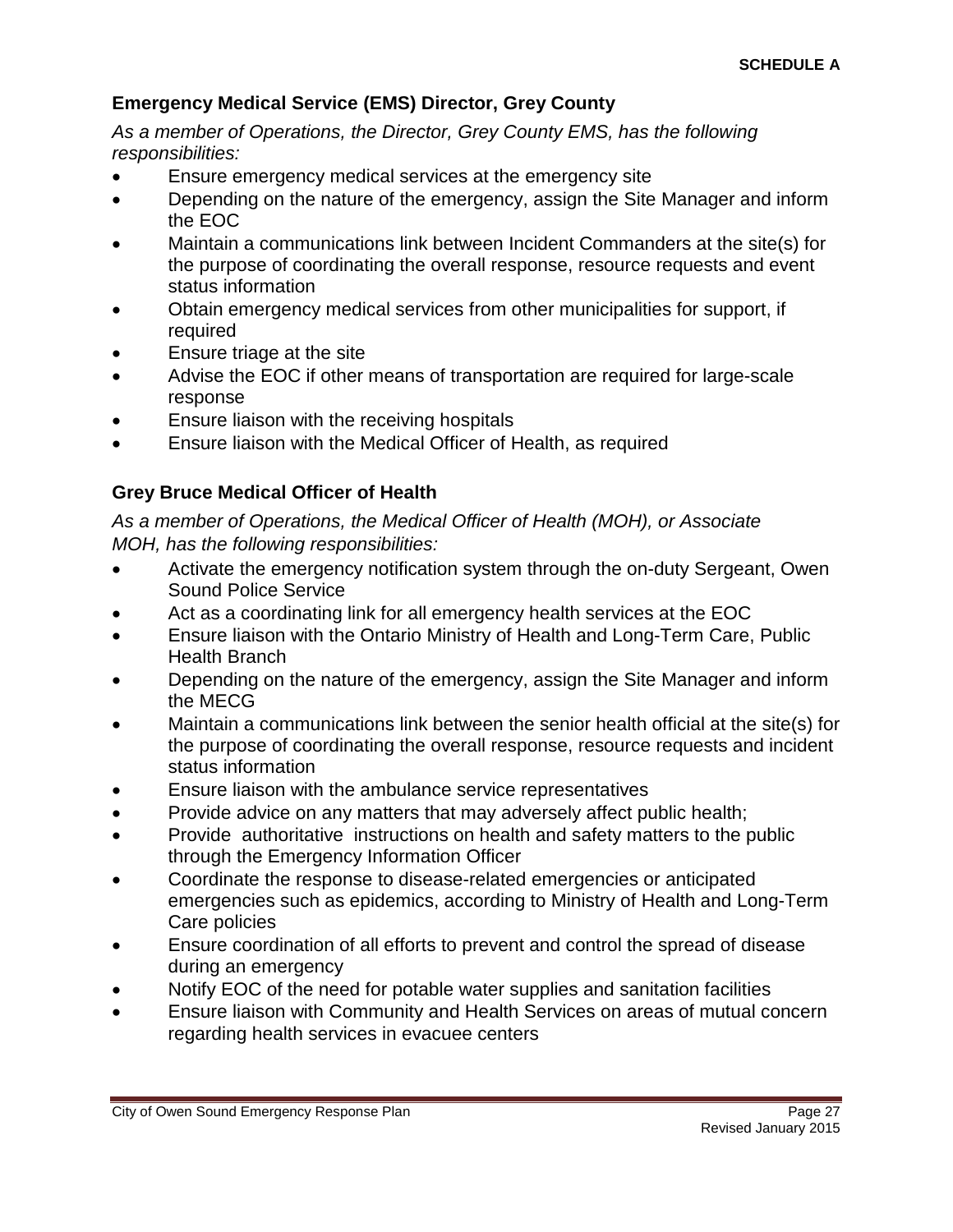#### <span id="page-27-0"></span>**Emergency Site Manager (ESM)**

*The EOC Operations Manager, in consultation with the EOC members, from the lead agency involved will appoint the Emergency Site Manger (ESM) in the specific type of emergency.*

- Once appointed, this individual will no longer be responsible for the operations or command of his/her agency. The ESM will report directly to the Operations Manager
- Request assistance from responding agencies for communications and other emergency site tools
- Ensures priorities, tasks and tactics have been established in an Incident Action Plan to contain the event
- Ensure that responding agencies are aware of human and material resources that are available to mitigate the emergency
- Ensure agencies address the needs of their staff with regard to stress, fatigue, food, shelter and relief
- Maintain a communication link with the Operations Manager at the EOC for the flow of accurate information and assistance in management of the emergency;
- Exercise foresight as to the future events in management of the emergency such as resource requirements, weather, lighting, etc.

#### <span id="page-27-1"></span>**Hydro One**

*As a member of Operations, the Utility Representative – Hydro One has the following responsibilities:*

- Monitor the status of power outages and customers without services
- Provide updates on power outages, as required;
- Provide liaison with other area Hydro Utilities, as required;
- Ensure liaison with the Director of Operations;
- May provide assistance with accessing generators for essential services, or other temporary power measures.

#### <span id="page-27-2"></span>**Union Gas**

*As a member of Operations, the Utility Representative – Union Gas has the following responsibilities:*

- Monitor the status of outages and customers without services
- Provide updates on outages, as required
- 
- Ensure liaison with the Director of Operations<br>May provide assistance with accessing providing for essential services, or other<br>temporary measures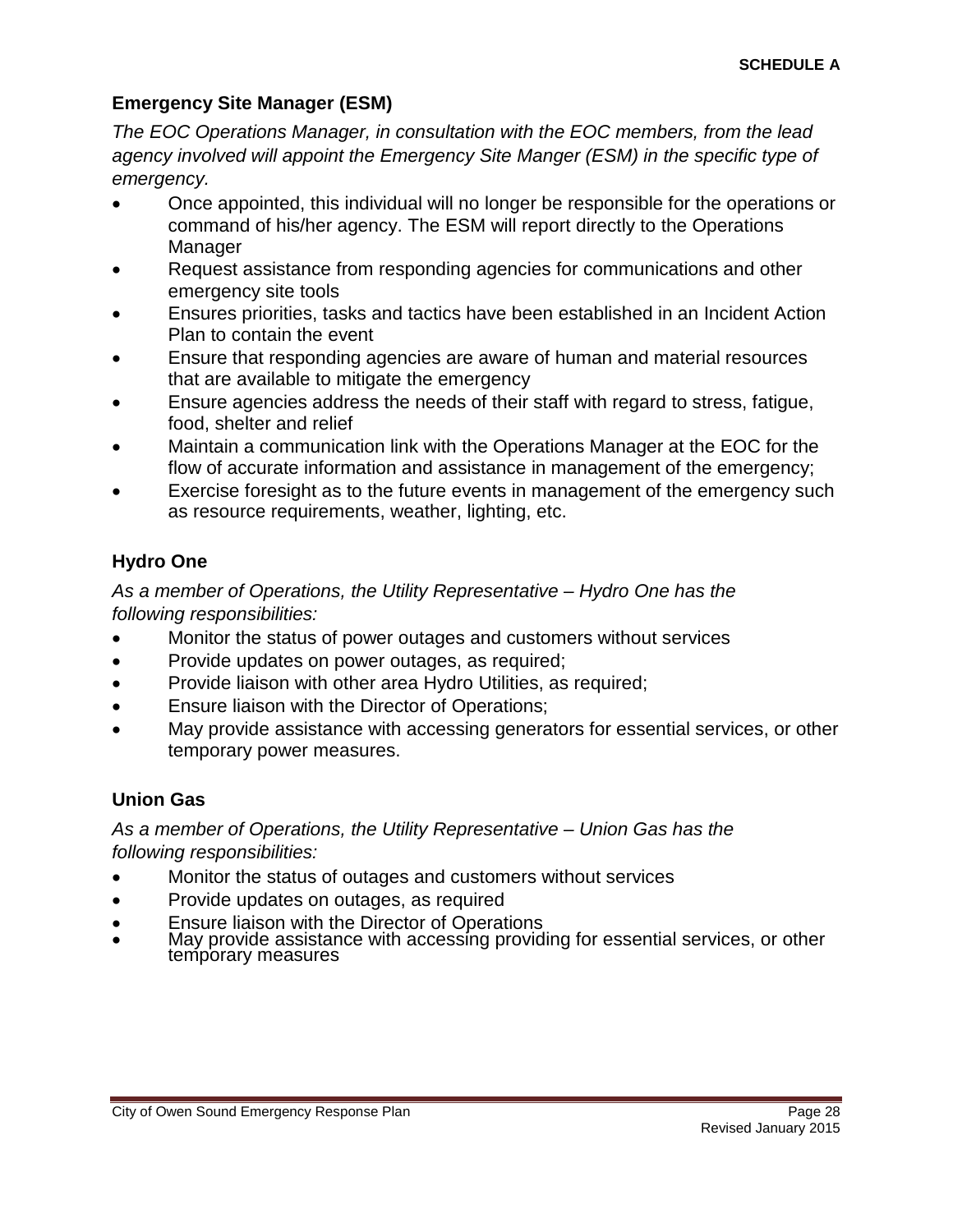# <span id="page-28-0"></span>**PLANNING SECTION**

*Planning gathers information critical to the incident in order to develop, disseminate and evaluate incident action plans.*

<span id="page-28-1"></span>*The Director of Community Services is the Planning Section Chief.*

#### **Director of Community Services**

*The Planning Chief has the following responsibilities:*

- Collect, analyze, and display situational information
- Prepare periodic Situation Reports
- Prepare and distribute Incident Action Plan (IAP) and facilitate Action Planning process
- Conduct Advance Planning activities and report
- Document and maintain files on all EOC activities
- Provide technical support services to the various EOC sections and branches;
- Keeps the EOC Operations Manager informed of significant issues affecting the Planning Section
- In coordination with the EOC sections ensures that Status Reports are completed and utilized as a basis for EOC Situation Reports and Incident Action Plan (IAP)
- Provide staff to assist the Emergency Information Officer
- Provide accurate up-to-date mapping for the Municipality and surrounding area, in consultation with GIS staff
- Provide property data as required by the EOC sections
- Provide general planning assistance to the EOC sections
- Coordinating the use of Municipal facilities in consultation with Grey County Director of Social Services

#### <span id="page-28-2"></span>**City Clerk**

*As a member of Planning, the Clerk or designate has the following responsibilities*:

- Ensure all important decisions made and actions taken by EOC members are recorded
- Collect, organize and file all completed event or disaster-related forms, including: all EOC Position Logs, Situation Reports, Incident Action Plans, and any other related information, just prior to the end of each operational period
- Ensure that maps and status boards are kept up to date, in consultation with the Community Services Department and GIS staff
- Provide a process for registering EOC members, and maintaining an EOC member list
- Notify the required support and advisory staff about the emergency and the location of the Emergency Operations Centre
- Arrange for printing of material, as required
- Distribute EOC Situation Reports, Incident Action Plan, and other documents, as requested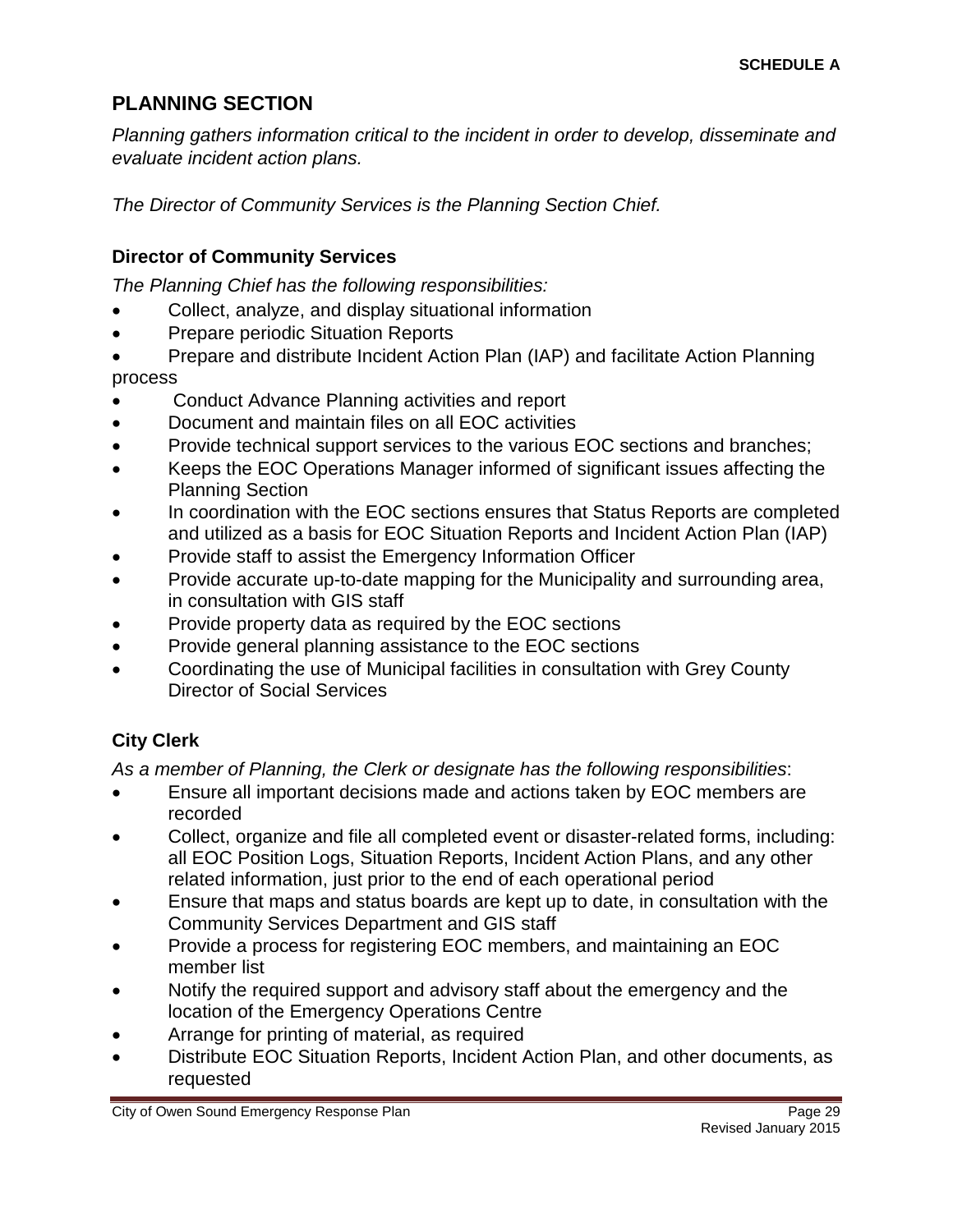- Maintain a permanent archive of all Situation Reports and Incident Action Plans associated with the emergency
- Maintain and record decisions made and actions taken
- Upon direction by the Mayor, ensure that all Members of Council are advised of the declaration and termination of the emergency
- Upon direction by the Mayor, arrange special meetings of Council, as required, and advise Members of Council about the time, date, and location of the meetings
- Provides advice to the Mayor and IMS sections with respect to interpretation of legislation governing the control of response to an emergency by the EOC members
- Seek legal advice to the EOC sections on matters, as they apply to the actions of the municipality in its response to the emergency, as requested
- Protects the interests of all EOC members, agencies and organizations by ensuring due diligence in information collection, decision-making, and implementation

### <span id="page-29-0"></span>**Chief Building Official**

*The Chief Building Official or alternate shall:*

- Undertake field review to determine overall safety of buildings or structures directly or indirectly affected by the incident - field review may require the assistance of an aircraft for photographing
- Issue any orders as required for required remedial actions to be undertaken;
- Proceed with any actions required to "make safe" any building or structure
- Advise the Operations Manager on the overall safety of buildings or structures directly or indirectly affected by the incident
- Retain the services of a structural engineer(s) as required to assist in the review of buildings
- Provide assistance to neighboring municipalities as required
- Receive assistance from neighboring municipalities as required and when required, in the discretion of the Chief building official or alternate, engage and obtain the services and assistance of building officials from other municipalities

#### <span id="page-29-1"></span>**Manager of Parks and Open Spaces**

*The Manager of Parks and Open Spaces shall:*

- Undertake a review of the damage to all trees within the City
- Issue instructions on the removal of trees that encumber utility or other access required, as well as vehicular movement within the City
- Proceed with securing additional staff and resources as required
- Provide assistance to neighboring municipalities as required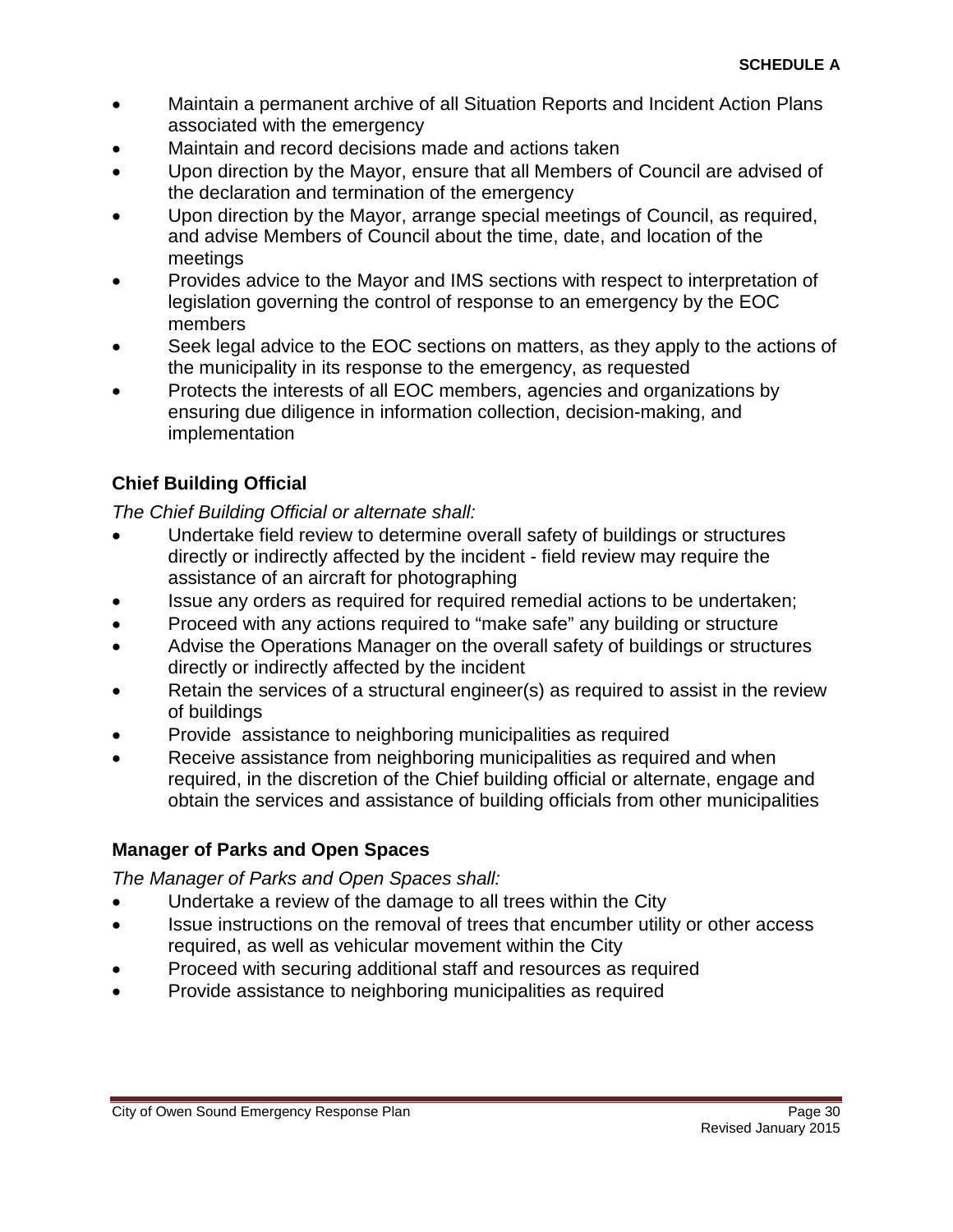### <span id="page-30-0"></span>**LOGISTICS SECTION**

*Logistics arranges for and coordinates all material, services, equipment and resources required to manage and resolve the emergency. Logistics tracks usage and current locations of these items.*

<span id="page-30-1"></span>*The Director of Finance is the Logistics Section Chief.*

#### **Director of Finance**

*The Logistics Chief has the following responsibilities:*

- Coordinate the provision of all resources
- Develop telecommunications plan
- Provide incident telecommunication/IT services and resources
- <span id="page-30-2"></span>Set up food services

#### **Supervisor of Human Resources**

*As a member of Logistics, the Supervisor of Human Resources has the following responsibilities:*

- Coordinate and process requests for Human Resources
- Coordinate offers of, and appeals for, volunteers with the support of the MECG
- Select the most appropriate site(s) for the registration of human resources
- Ensure records of Human Resources and administrative detail, that may involve financial liability, are completed
- Ensure that a Volunteer Registration Form is completed when volunteers are involved, and a copy of the Form is retained for City records
- Ensure identification cards are issued to volunteers and temporary employees, where practical
- Coordinate transportation of personnel to and from site(s), in consultation with the Operations Manager at the EOC
- Obtain assistance, if necessary, from Human Resources and Skills Development Canada, as well as other government departments, public and private agencies and volunteer groups
- <span id="page-30-3"></span>• Procure staff to assist, as required

#### **Manager of Information Technology**

*As a member of Logistics, the Manager of Information Technology has the following Responsibilities:*

- Initiate the necessary action to ensure the telephone system at the Municipal offices and EOC function as effectively as possible, as the situation dictates
- Ensure that the Emergency Communications Centre is properly equipped and staffed with appropriate technical staff to maintain equipment and trouble shoot problems
- Provide GIS support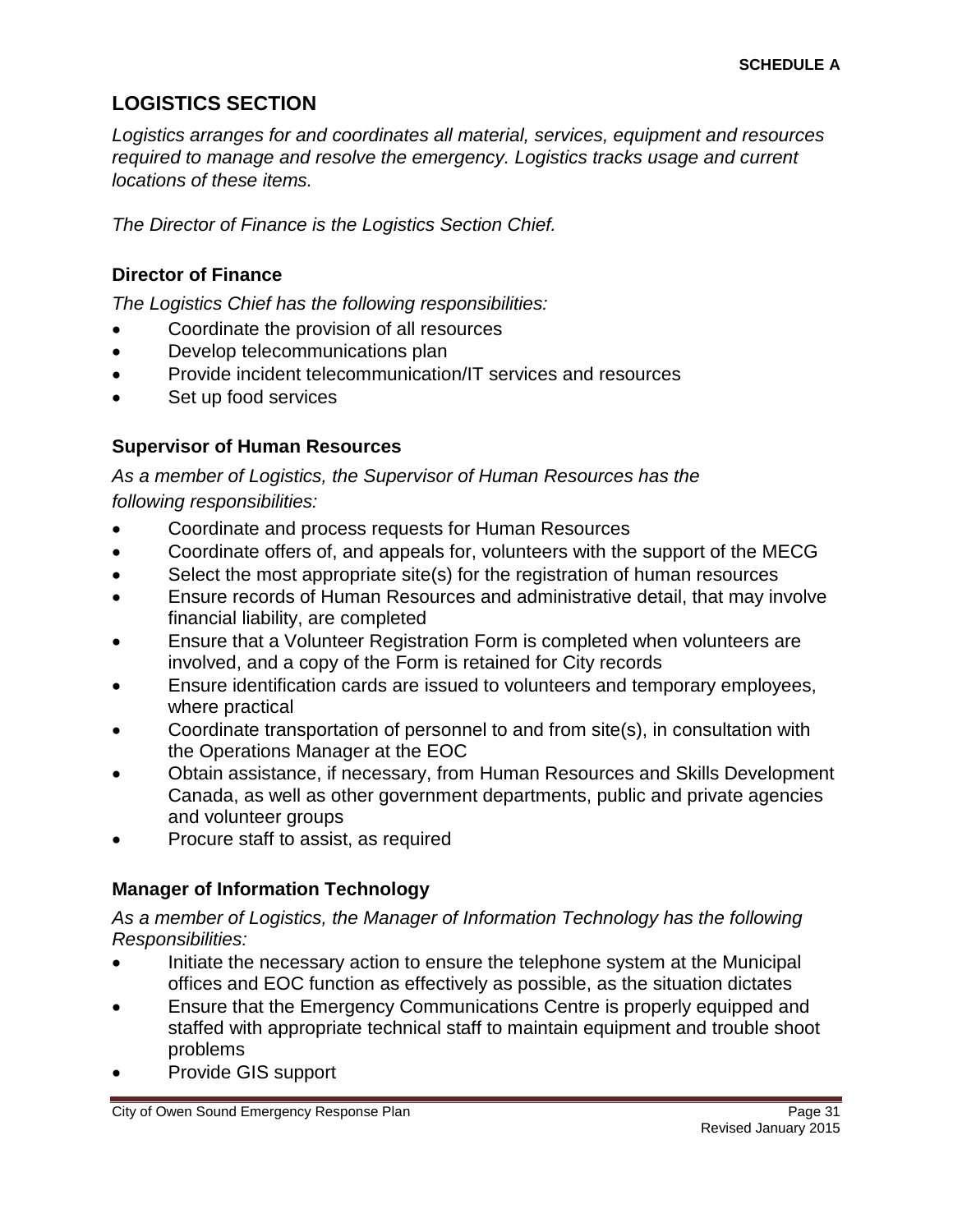- Maintain an inventory of community and private sector communications equipment and facilities within the community, which could, in an emergency, be used to augment existing communications systems
- Make arrangements to acquire additional communications resources during an emergency
- Arrange for the operation and integration of all fax machines, computers and other technological resources as required

#### <span id="page-31-0"></span>**Purchasing Agent**

*As a member of Logistics, the Purchasing Agent is responsible for:*

- Providing and securing equipment and supplies not owned by the City of Owen Sound
- Ensuring liaison with Finance/Administration Section in order to assist with maintaining accurate records of expenses
- Ensuring liaison with purchasing agents of the neighboring communities and Grey County, if necessary
- Maintaining and updating a list of all vendors (including 24-hour contact numbers), who may be required to provide supplies and equipment
- Ensuring emergency fuel contracts for vehicles and standby generators is active and in good standing

#### <span id="page-31-1"></span>**Facilities Manager**

*As a member of Logistics, the Facilities Manager is responsible for:*

- Arrange to have City facilities opened in a timely manner
- Arrange for security at these facilities as required
- Coordinate and oversee the management of essential facilities and sites
- Coordinate the acquisition of additional facilities
- <span id="page-31-2"></span>• Coordinate the restoration of utilities and critical services at essential facilities

#### **Director of Social Services – Grey County**

*As a member of Logistics, the Director of Social Services – Grey County has the following responsibilities:*

- Ensure the well-being of residents who have been displaced from their homes by arranging emergency lodging, clothing, feeding, registration and inquiries and personal services
- Supervise the opening and operation of temporary and/or long-term evacuee centers, and ensuring they are adequately staffed
- Ensure liaison with the Police Chief with respect to the pre-designation of evacuee centers that can be opened on short notice
- Liaise with the Medical Officer of Health on areas of mutual concern regarding operations in evacuee centers
- Ensure that a representative of the Bluewater District School Board and/or the Grey Bruce Catholic District School Board is/are notified when facilities are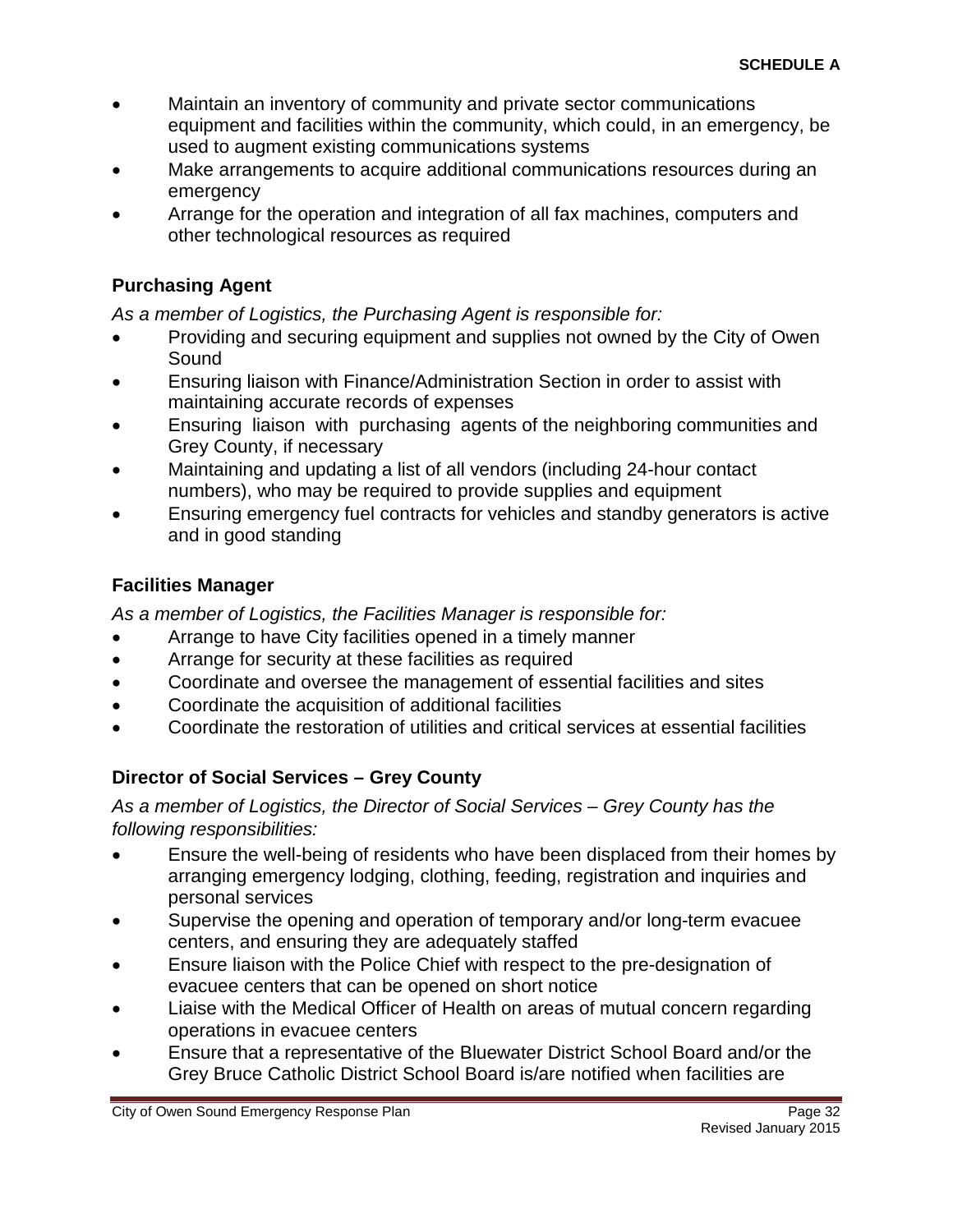required at evacuee reception centers, and that staff and volunteers utilizing the school facilities take direction from the Board representative(s) with respect to their maintenance, use and operation

- Ensure liaison with community support agencies (e.g., St. John's Ambulance, Canadian Red Cross)
- <span id="page-32-0"></span>• Ensure liaison with area Homes for the Aged and Nursing Homes as required

#### **Society for the Prevention of Cruelty to Animals (SPCA)**

*On request from the City:*

<span id="page-32-1"></span>• Provide for the sheltering and feeding of animals.

#### **Amateur Radio Emergency Services (ARES)**

*On request from the City:*

- Provide a representative to the City's EOC to determine the amateur radio communication needs and capabilities
- Activate emergency notification procedures for the Saugeen Sector of the Amateur Radio Emergency Services operators
- Ensure that the EOC is properly equipped and staffed
- Establish an area wide radio network in the event of a telephone failure
- Coordinate the deployment of amateur radio operators and resources during an emergency according to the needs of the EOC.

#### <span id="page-32-2"></span>**Red Cross**

*On request from the City and/or Grey County Social Services:*

- Assist with registration and Inquiry functions at the reception centre(s)
- Collaboratively work with the County of Grey Social Services to provide shelter and mass care
- <span id="page-32-3"></span>Assist in donation management and service group volunteer management.

#### **Salvation Army**

*On request from the City:*

- Provide trained staff for personal services at reception centers
- Provide support to site personnel
- <span id="page-32-4"></span>Assist in donation management and volunteer management

#### **St. John Ambulance**

*On request from the City:*

- Provide first aid services at reception centers
- Provide assistance to EMS by providing first aid at the site level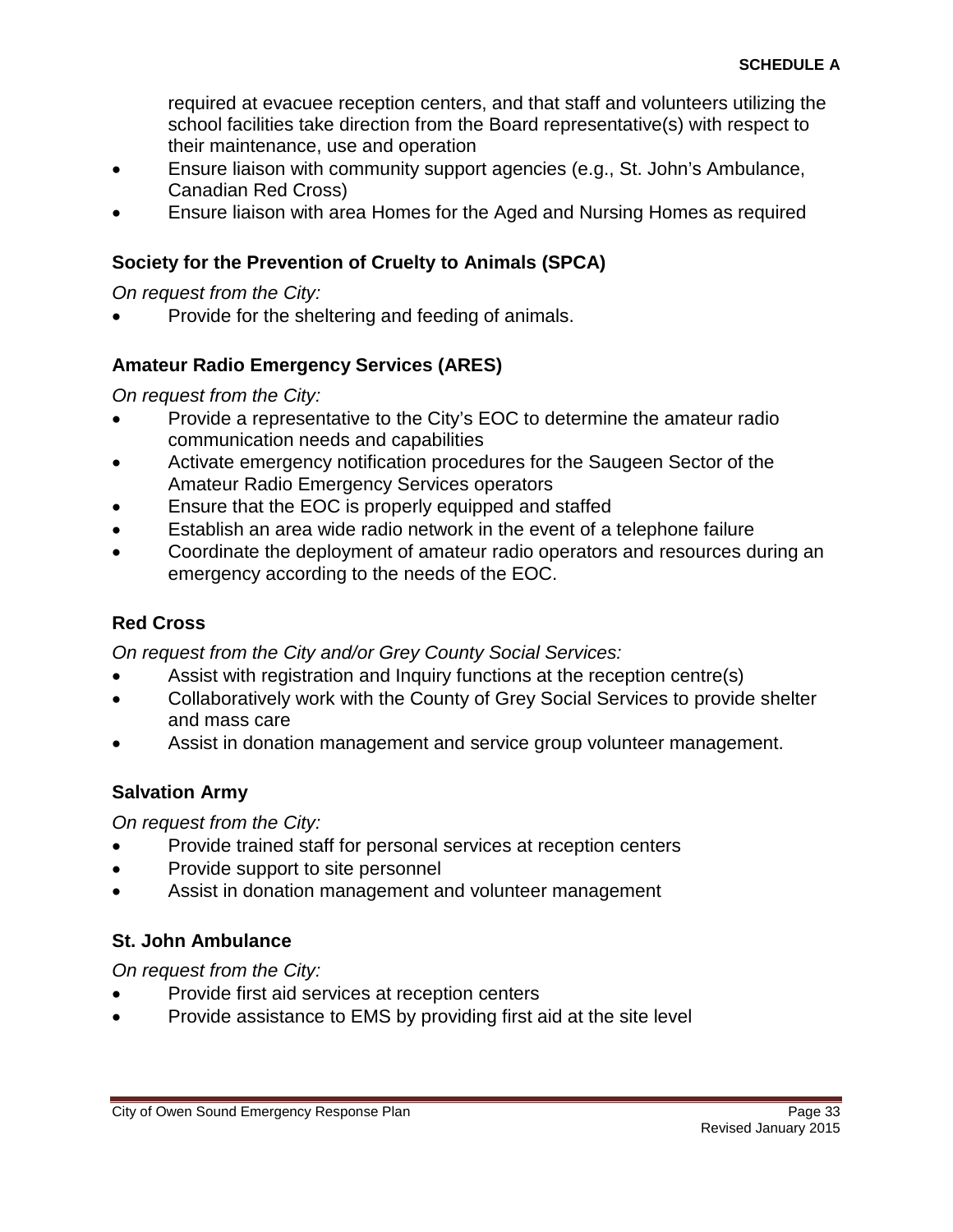#### <span id="page-33-0"></span>**Grey Bruce Health Services Administrator**

*During an emergency, the GBHS Administrator is responsible for:*

- Implementing their respective Hospital Emergency Plan
- Liaise with the Medical officer of Health and local ambulance representatives with respect to hospital and medical matters, as required
- <span id="page-33-1"></span>Evaluate requests for the provision of medical site teams

#### **Victim Services**

*On request from the City:*

<span id="page-33-2"></span>• Provide crisis counseling

#### **Critical Incident Stress Team**

The CIS Team is available for stress debriefing during and succeeding emergencies and major incidents. The Provincial Critical Incident Stress Management (CISM) program is coordinated through the Ministry of Community Safety and Correctional Services, Emergency Management Ontario. Contact Murray Firth (705) 739-6226 or Emergency Management Ontario (416) 314-3723.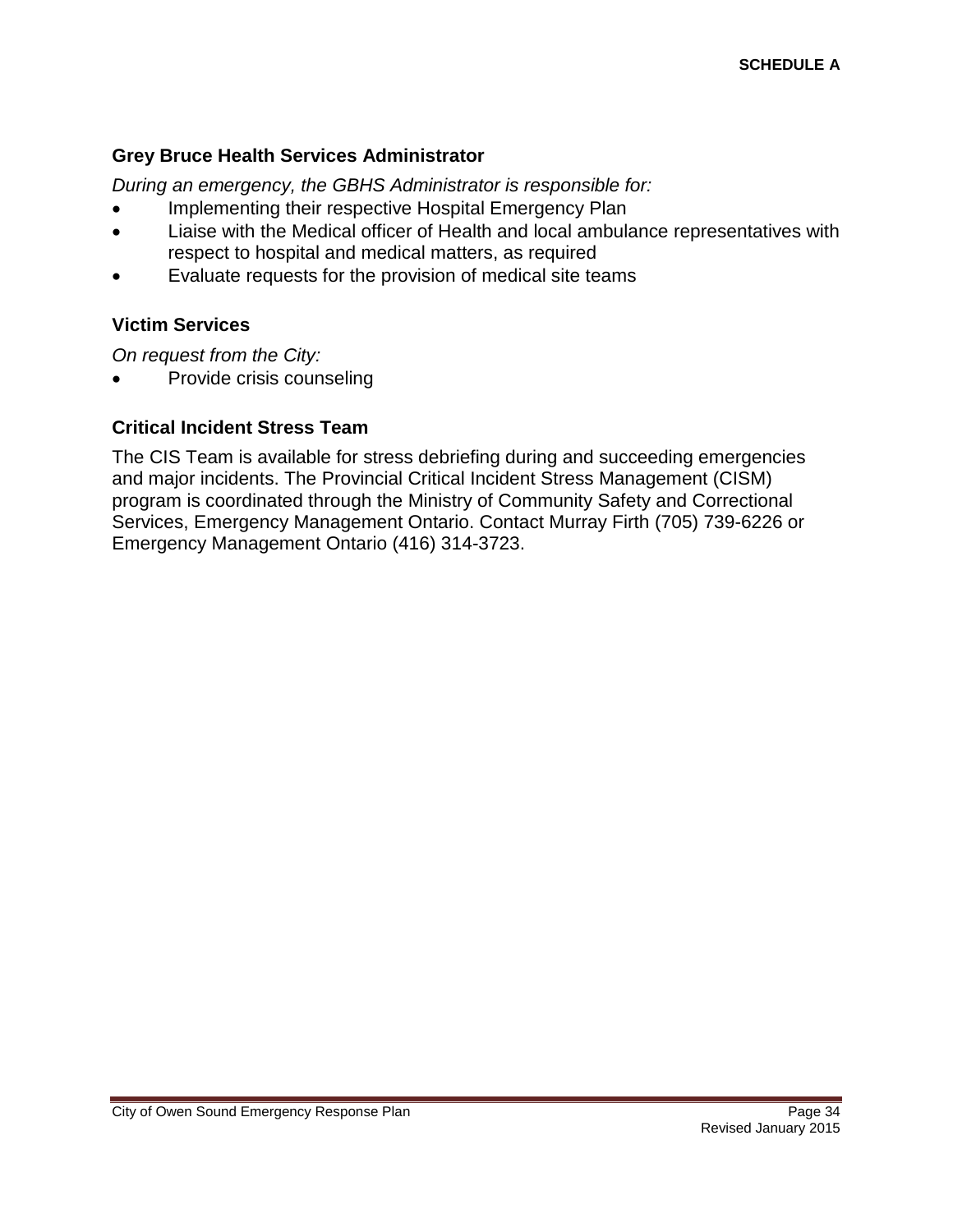# <span id="page-34-0"></span>**FINANCE AND ADMINISTRATION SECTION**

*Finance/Administration performs duties related to administration, finance and staffing specific to the emergency. This includes keeping track of incident-related costs, purchasing and compensation and claims.*

*The Manager of Accounting is the Finance and Administration Section Chief.*

The Manager of Accounting has the following responsibilities:

- Provide information and advice on financial matters as they relate to the emergency
- Activate units within Finance/Administration, as required
- In consultation with the EOC Operations Manager, confirm adequacy of expenditure limits as identified in the Purchasing Policy
- Ensure there is a continuum of payroll process for all employees
- Ensure liaison, if necessary, with the Treasurers/Directors of Finance of neighboring communities and Grey County
- Ensure that records of expenses are maintained for future claim purposes;
- Ensure the prompt payment and settlement of all the legitimate invoices and claims issued during an emergency
- Ensure all requirements under the Ontario Disaster Relief Assistance Program are met by the municipality and submitted to the Minister of Municipal Affairs and Housing within 14 days of the emergency
- <span id="page-34-1"></span>Facilitates the Recovery Plan for the City of Owen Sound

#### **Citizen Inquiry Supervisor (Financial Services Supervisor)**

*The Financial Services Supervisor or designate is the Citizen Inquiry Supervisor. The Citizen Inquiry function is located at City Hall. This emergency position is part of the information function supporting the Command (EOC Management)*.

The Citizen Inquiry Supervisor has the following responsibilities:

- Coordinate the provision of clerical staff to assist in the Emergency Operations Centre as required
- Establish a Citizen Inquiry Service, including the appointment of personnel and designation of telephone lines
- Inform the Emergency Information Officer of the establishment of the Citizen Inquiry Service and designated telephone number(s)
- Inform the affected emergency services, the EOC and City switchboards of the establishment of the Citizen Inquiry Service and designated telephone numbers
- Ensure operators are informed of MECG members' telephone numbers in the EOC
- Ensure liaison with the Emergency Information Officer to obtain current information on the emergency
- Respond to and re-direct inquiries and reports from the public based upon information from the Emergency Information Officer (such information may be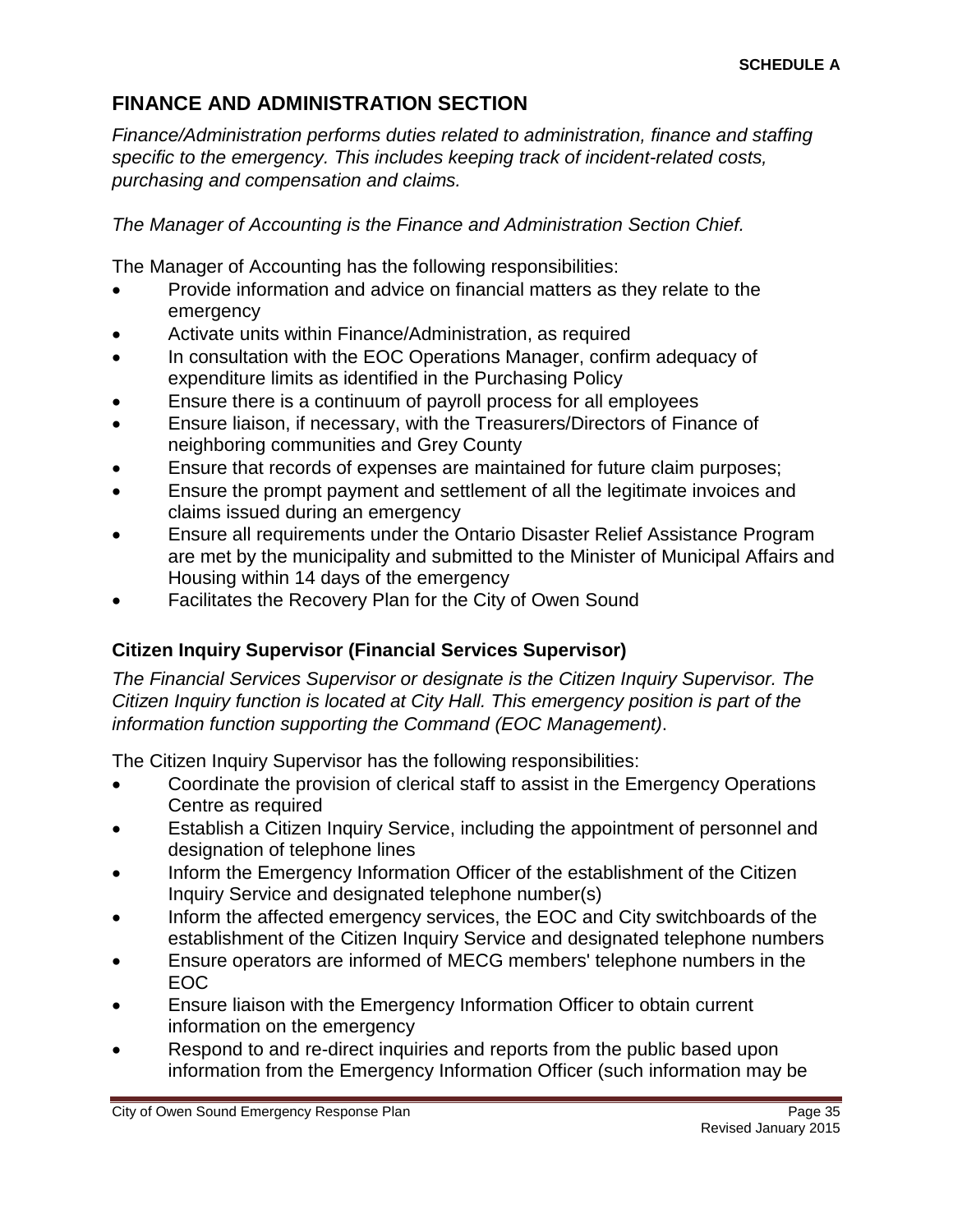related to school closings, access routes or the location of evacuee centers)

- Respond to, and redirect inquiries pertaining to, the investigation of the emergency, deaths, injuries or matters of personnel involved with or affected by the emergency to the appropriate emergency service
- Respond to, and redirect inquiries pertaining to, persons who may be located in evacuation and reception centers to the registration and inquiry telephone number(s)
- Procure staff to assist, as required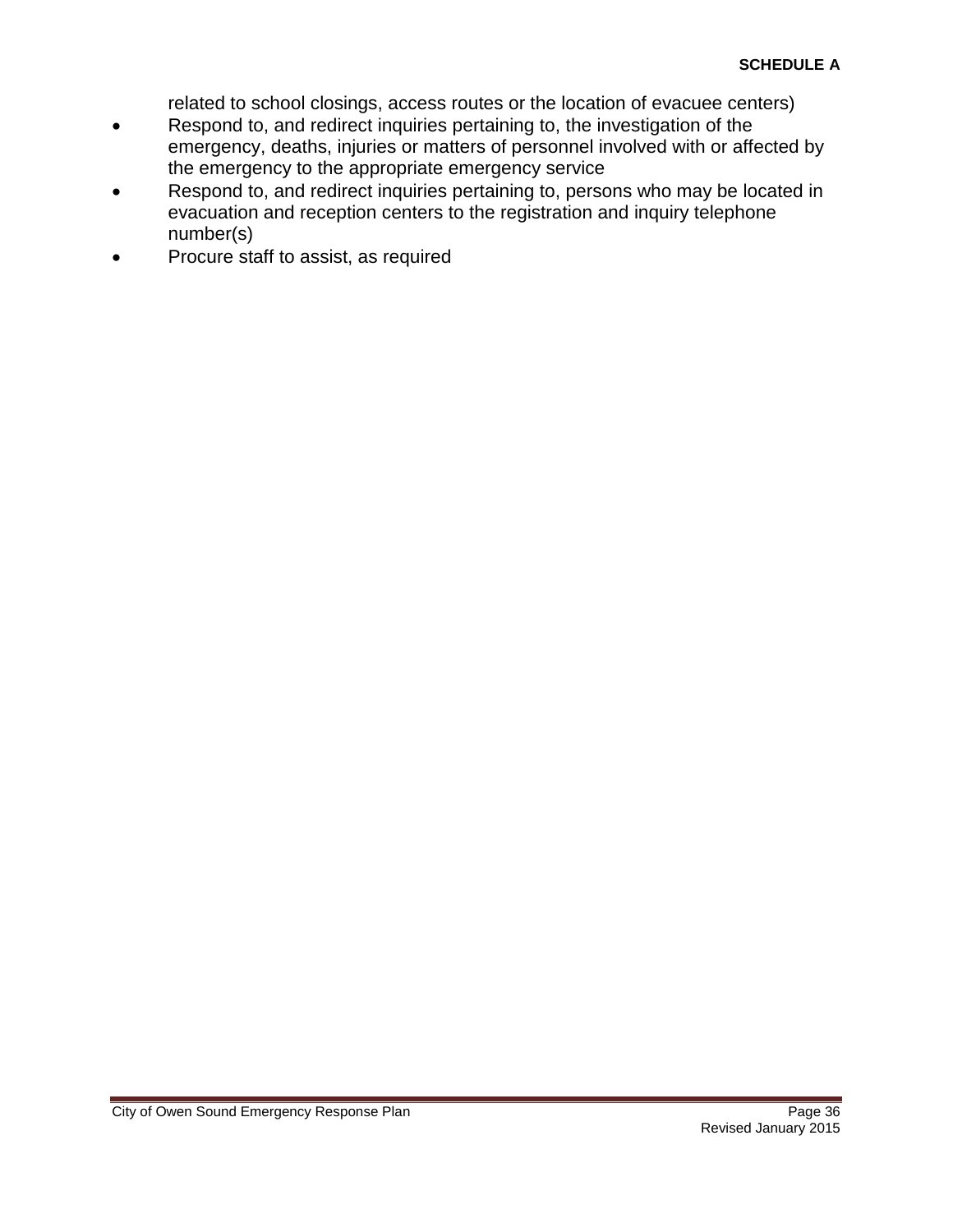# <span id="page-36-0"></span>**RELATIONSHIPS**

#### <span id="page-36-1"></span>**Municipal Emergency Control Group & Emergency Site Manager**

Depending on the nature of the emergency, and once the Site Manager has been assigned, the MECG relationship with the ESM is to offer support with equipment, staff and other resources, as required.

The MECG will also ensure that the rest of the community maintains municipal services.

#### <span id="page-36-2"></span>**ESM and Command & Control Structure of Emergency Responders**

The senior representative for each emergency responder (police, fire, EMS, public works) at the site will consult with the ESM so as to offer a coordinated and effective response. Regular briefings will be held at the site and chaired by the ESM so as to establish the manner and process to the emergency.

#### <span id="page-36-3"></span>**City of Owen Sound and Grey County**

In the event of an emergency, it is important that the two levels of local government operate in a cohesive, planned manner. This Emergency Response Plan contemplates the sharing of resources in order to provide the citizens of the City of Owen Sound and Grey County with an effective, planned and cooperative approach to emergency management.

It is recognized that, in the event of a large scale emergency involving several or all of the nine area municipalities, the ability of the Grey County to provide staff to all nine EOCs and the County EOC may become strained, in which case the local area municipality may receive assistance from those agencies by communications link, rather than a direct presence in the local EOC.

#### <span id="page-36-4"></span>**Testing of the Plan**

Annual exercises will be conducted in order to test the overall effectiveness of this Plan and provide training to the Emergency Control Group and on-site personnel. Revisions to this Plan should incorporate recommendations stemming from such exercises.

#### <span id="page-36-5"></span>**Internal Procedures & Processes**

Each department and service involved with this Plan will prepare functional emergency procedures or guidelines outlining how it will fulfill its responsibilities during an emergency.

Each department and service will ensure that it designates a member of its staff to maintain and revise its own emergency procedures or guidelines.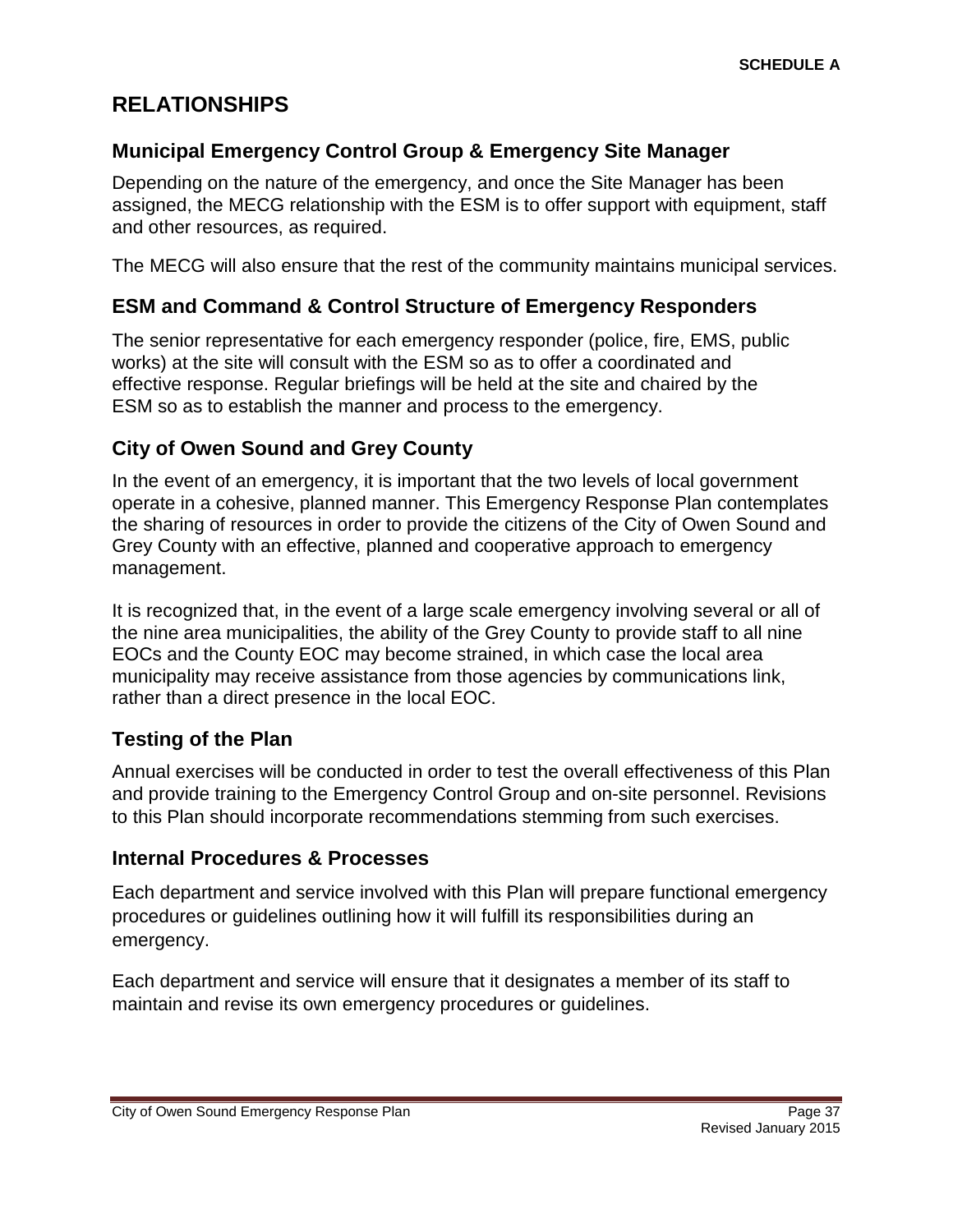

# <span id="page-37-0"></span>**CHECKLIST IN CONSIDERATION OF A DECLARATION OF EMERGENCY**

(Note: All references in this document refer to the *Emergency Management and Civil Protection Act*, R.S.O. 1990, Chapter E.9, as amended 2003)

*\* This checklist is for use by municipal heads of council considering the declaration of an emergency within their municipality. This checklist is not intended to provide any sort of legal advice – it is merely a reference tool.*

An emergency is defined under the *Emergency Management and Civil Protection Act*  as "a situation, or an impending situation caused by the forces of nature, an accident, an intentional act or otherwise that constitutes a danger of major proportions to life or property" [Section 1, definition of an emergency].

Under the *Emergency Management and Civil Protection Act*, only the head of council of a municipality (or his or her designate) and the Premier have the authority to declare an emergency. These individuals, as well as a municipal council, have the authority to terminate an emergency declaration [Sections 4 (1), (2), (4)].

An emergency declaration may extend to all, or any part of the geographical area under the jurisdiction of the municipality [Section 4 (1)].

If the decision is made to declare an emergency, the municipality must notify Emergency Management Ontario (on behalf of the Minister of Community Safety and Correctional Services) as soon as possible [Section 4 (3)]. Although a verbal declaration of emergency is permitted, all declarations should ultimately be made in writing to ensure proper documentation is maintained. Written declarations should be made on municipal letterhead, using the template provided by Emergency Management Ontario, and should be faxed. When declaring an emergency, please notify the Provincial Operations Centre.

When considering whether to declare an emergency, a positive response to one or more of the following criteria *may* indicate that a situation, whether actual or anticipated, warrants the declaration of an emergency:

#### <span id="page-37-1"></span>**General and Government**

**Is the situation an extraordinary event requiring extraordinary measures?** [Section 4 (1) permits a head of council to "take such action and make such orders as he or she considers necessary and are not contrary to law" during an emergency.]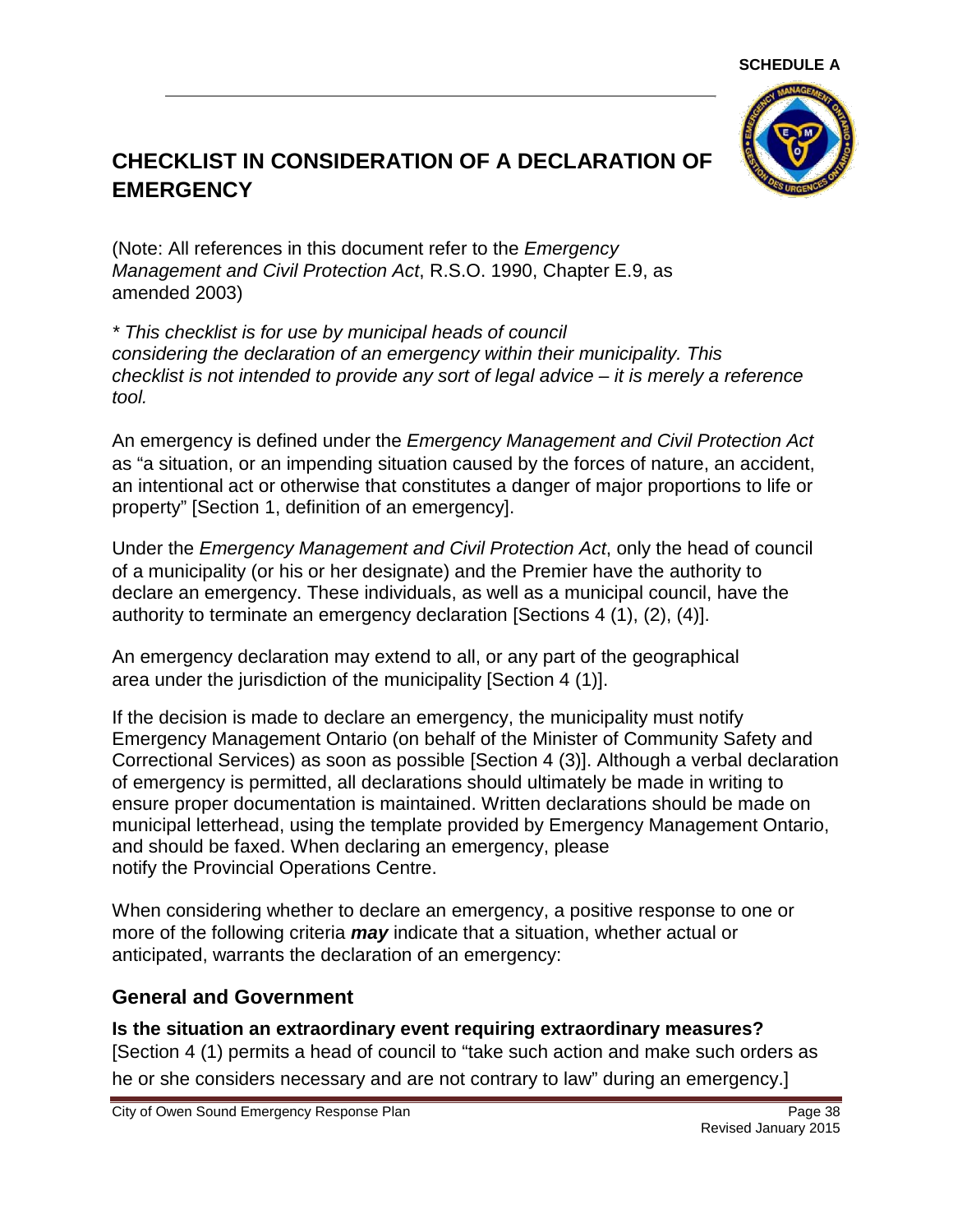**Does the situation pose a danger of major proportions to life or property?** [Section 1, definition of an emergency]

**Does the situation pose a threat to the provision of essential services (e.g., energy, potable water, sewage treatment/containment, supply of goods or medical care)?** [Some situations may require extraordinary measures be taken or expenditures be made to maintain or restore essential services. A declaration of emergency may allow a head of council to expend funds outside of his or her spending resolutions and/or the regular approval process of the municipality.

**Does the situation threaten social order and the ability to govern?** [Whether due to a loss of infrastructure or social unrest (e.g., a riot), a crisis situation has the potential to threaten a council's ability to govern. In such cases, extraordinary measures may need to be taken. Section 4 (1) provides for extraordinary measures, not contrary to law. Section 55 (1) of the *Police Service Act* provides for the creation of special policing arrangements during an emergency.]

**Is the event attracting significant media and/or public interest?** [Experience demonstrates that the media and public often view the declaration of an emergency as a decisive action toward addressing a crisis. It must be made clear that an "emergency" is a legal declaration and does not indicate that the municipality has lost control. An emergency declaration provides an opportunity to highlight action being taken under your municipal emergency response plan.]

**Has there been a declaration of emergency by another level of government?** [A declaration of emergency on the part of another level of government (e.g., lower-tier, upper-tier, provincial, federal) may indicate that you should declare an emergency within your municipality. For example, in the event of a widespread disaster affecting numerous lower-tier municipalities within a county, the county will likely need to enact its emergency response plan and should strongly consider the declaration of an emergency. In some cases, however, a declaration of emergency by a higher level of government may provide sufficient authorities to the lower-tier communities involved (e.g., municipalities operating under the authority of a provincial or federal declaration).]

#### <span id="page-38-0"></span>**Legal**

**Might legal action be taken against municipal employees or councilors related to their actions during the current crisis?** [Section 11 (1) states that "no action or other proceeding lies or shall be instituted against a member of council, an employee of a municipality, a minister of the Crown or a Crown employee for doing any act or neglecting to do any act in good faith in the implementation or intended implementation of an emergency management program or an emergency plan or in connection with an emergency." Section 11 (3), however, states "subsection (1) does not relieve a municipality of liability for the acts or omissions of a member of council or an employee of the municipality…."]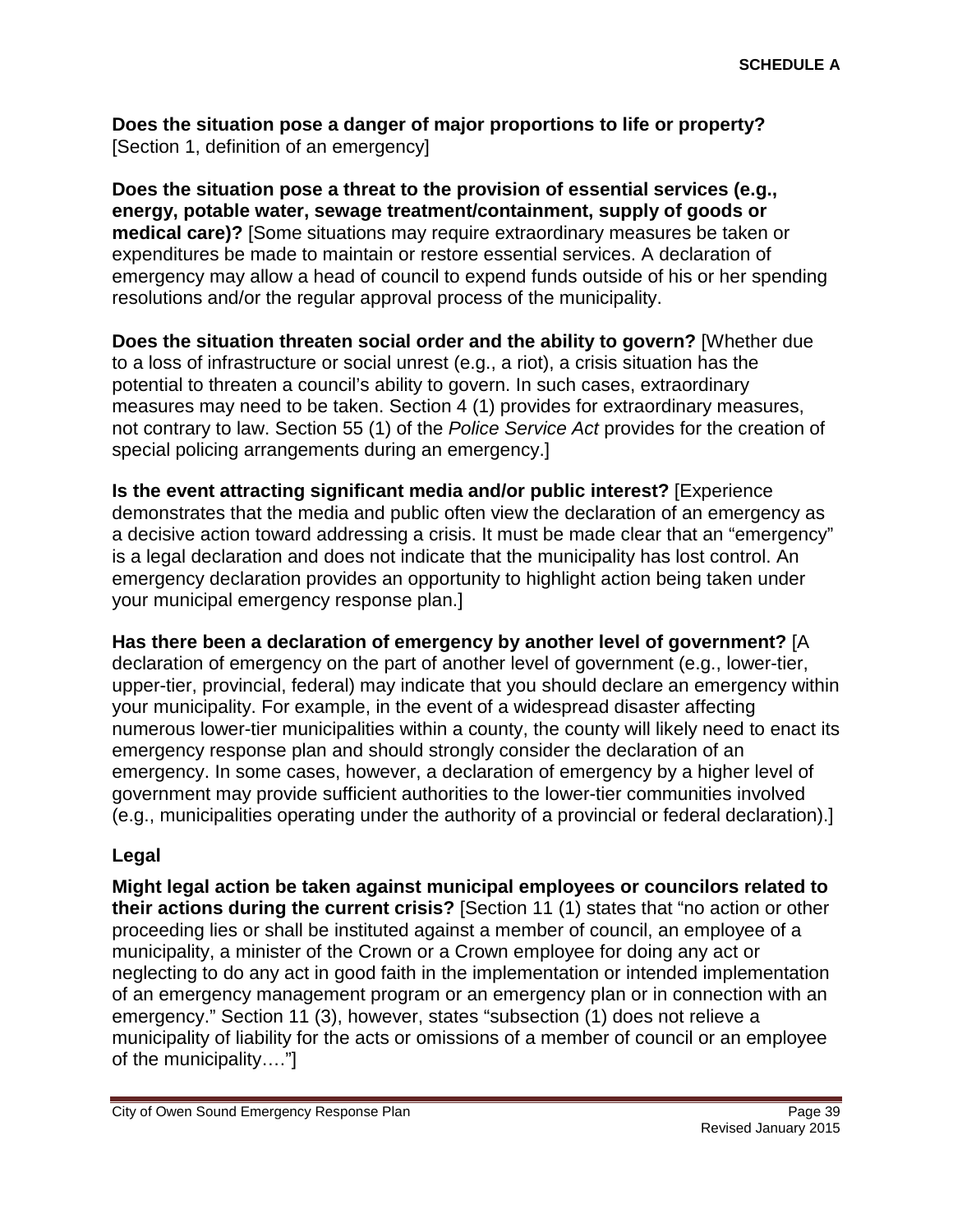**Are volunteers assisting?** [The *Workplace Safety and Insurance Act* provides that persons who assist in connection with a declared emergency are considered "workers" under the Act and are eligible for benefits if they become injured or ill as a result of the assistance they are providing. This is in addition to workers already covered by the Act.]

#### <span id="page-39-0"></span>**Operational**

**Does the situation require a response that exceeds, or threatens to exceed the capabilities of the municipality for either resources or deployment of personnel?** [Section 4 (1) permits the head of council to "take such action and make such orders as he or she considers necessary and are not contrary to law to implement the emergency plan." Section 13 (3) empowers a municipal council to "make an agreement with the council of any other municipality or with any person for the provision of any personnel, service, equipment or material during an emergency."]

**Does the situation create sufficient strain on the municipal response capability that areas within the municipality may be impacted by a lack of services, thereby further endangering life and property outside areas directly affected by the current crisis?** [Some situations may require the creation of special response agreements between the municipality and other jurisdictions, private industry, no government organizations, etc. Section 13 (3) states that the "council of a municipality may make an agreement with the council of any other municipality or with any person for the provision of personnel, service, equipment or material during an emergency."]

**Is it a consideration that the municipal response may be of such duration that additional personnel and resources may be required to maintain the continuity of operations?** [In the event of a large -scale crisis, such as an epidemic or prolonged natural disaster, municipal resources may not be able to sustain an increased operational tempo for more than a few days. This is particularly true if emergency workers are injured or become ill as a result of the crisis. In such a case, the municipality may need to utilize outside emergency response personnel. Section 13 (3) provides for mutual assistance agreements between municipalities.]

**Does, or might, the situation require provincial support or resources?**  [Provincial response (e.g., air quality monitoring, scientific advice, airlift capabilities, material resources, etc.) may involve numerous ministries and personnel. Activation of the municipal emergency response plan, including the opening of the Emergency Operations Centre and meeting of the Community Control Group, can greatly facilitate multi-agency and multi-government response.]

**Does, or might, the situation require assistance from the federal government (e.g., military equipment)?** [Section 13 (2) authorizes the Minister of Community Safety and Correctional Services, with the approval of the Lieutenant Governor in Council, to enter into mutual assistance agreements with the federal government. In Canada, federal emergency assistance is accessed through, and coordinated by, the province. The declaration of an emergency may assist a municipality in obtaining

City of Owen Sound Emergency Response Plan **Page 40** and Page 40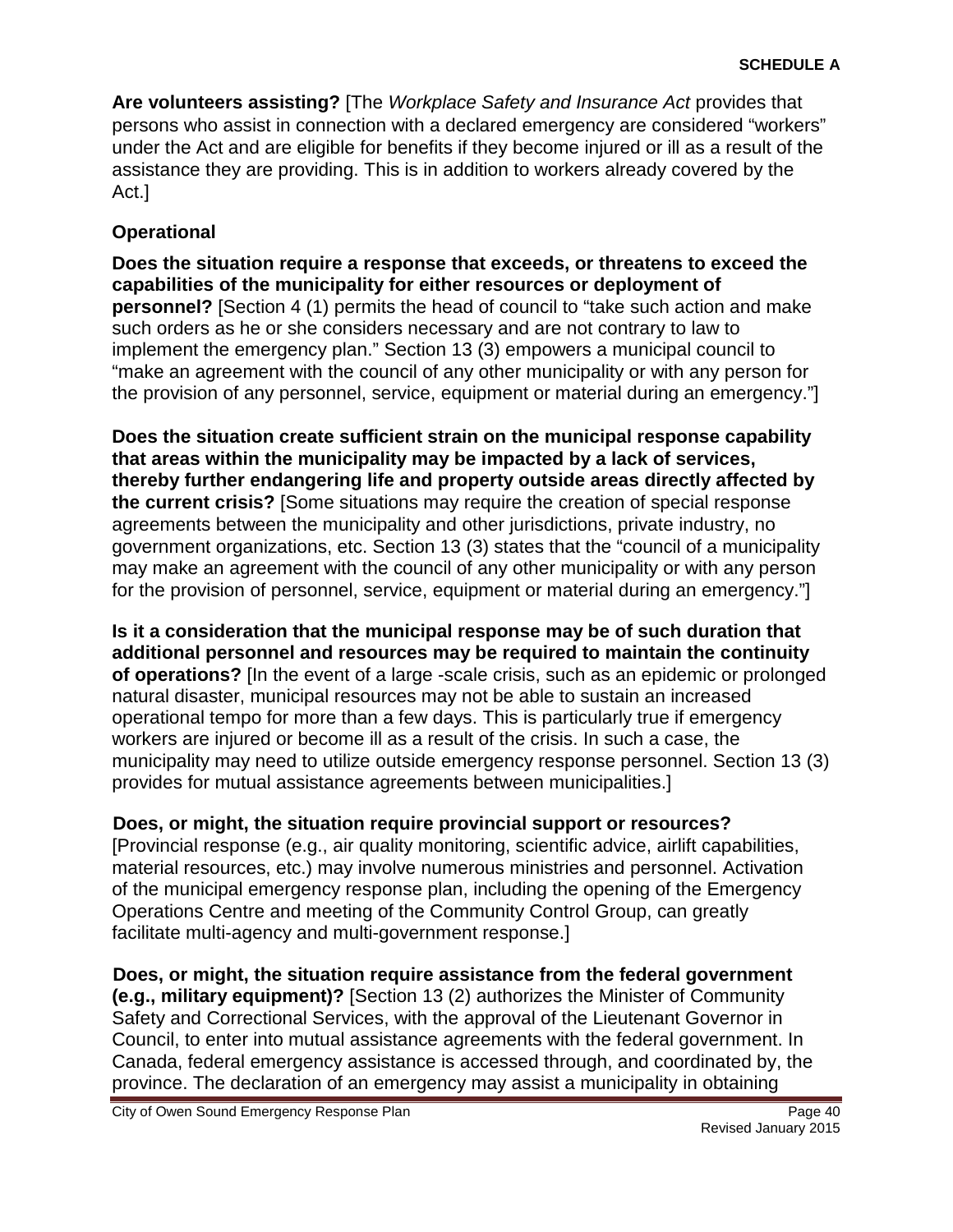federal assistance.]

**Does the situation involve a structural collapse?** [Structural collapses involving the entrapment of persons *may* require the deployment of one or more Heavy Urban Search and Rescue (HUSAR) teams. Ontario has a HUSAR team. This team is specially equipped and trained to rescue persons trapped as a result of a structural collapse. Any municipality in the province can request a HUSAR deployment to a declared emergency. Requests for HUSAR resources should be made through your local mutual aid fire coordinator. Approval for the dispatch of the HUSAR team comes from the Commissioner of Public Security.]

**Is the situation a large-scale or complex chemical, biological, radiological, or nuclear (CBRN) incident?** [Response to CBRN incidents requires specialized resources and training. Ontario is developing three CBRN teams to respond to incidents throughout the province. CBRN teams are only dispatched to declared emergencies. Requests for a CBRN deployment should be made through your local mutual aid fire coordinator. Approval for the dispatch of CBRN teams comes from the Commissioner of Public Security.]

**Does the situation require, or have the potential to require the evacuation and/or shelter of people or animals [livestock] from your municipality?** [Evacuee and reception centers often use volunteers as staff. As noted above, the declaration of an emergency enacts certain parts of the *Workplace Insurance and Safety Act* related to volunteer workers. Secondly, an evacuation or sheltering of citizens has the potential to generate issues pertaining to liability. Section 11 of the *Emergency Management Act* may provide municipal councilors and employees with certain protections against personal liability.]

**Will your municipality be receiving evacuees from another community?** [The issues discussed in the previous bullet may apply equally to municipalities accepting evacuees.]

#### <span id="page-40-0"></span>**Economic and Financial**

**Does the situation pose a large-scale disruption to routine patterns of transportation, or re- routing of large numbers of people and vehicles?** [The rerouting of people and vehicles poses a potential liability risk. Keeping persons from their homes and delaying commercial traffic are both sensitive issues. Section 11 of the Act may provide certain protection from liability. Section 4 (1) allows for extraordinary measures to be taken, providing they are not contrary to law.]

**Is an event likely to have a long term negative impact on a community's economic viability/sustainability, including resulting unemployment, lack of available banking services and restorative measures necessary to re-establish commercial activity?** [The declaration of an emergency may facilitate the ability of the municipality to respond to economic losses.]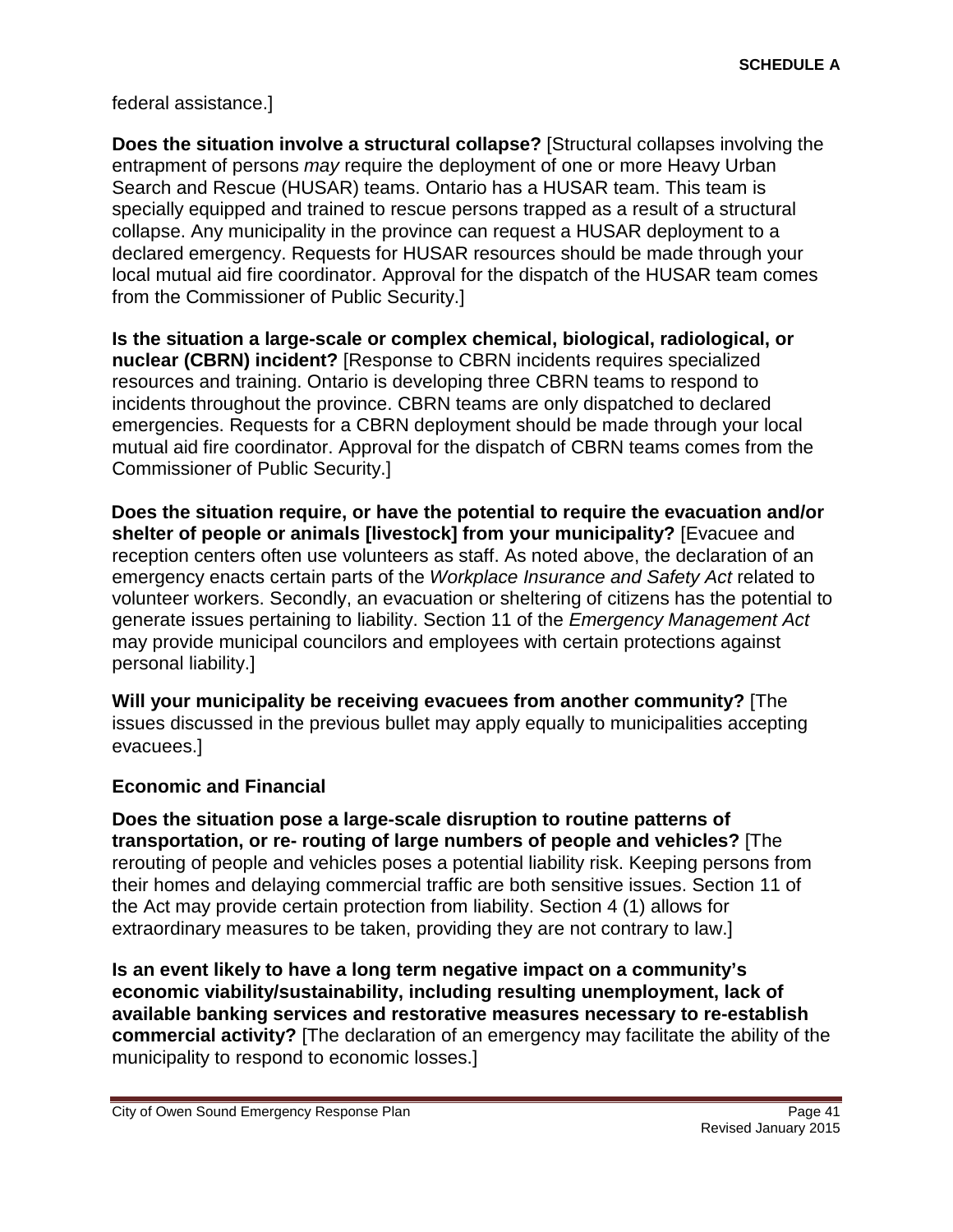**Is it possible that a specific person, corporation, or other party has caused the situation?** [Section 12 states that "where money is expended or cost is incurred by a municipality or the Crown in the implementation of an emergency plan or in connection with an emergency, the municipality or the Crown, as the case may be, has a right of action against any person who caused the emergency for the recovery of such money or cost…."]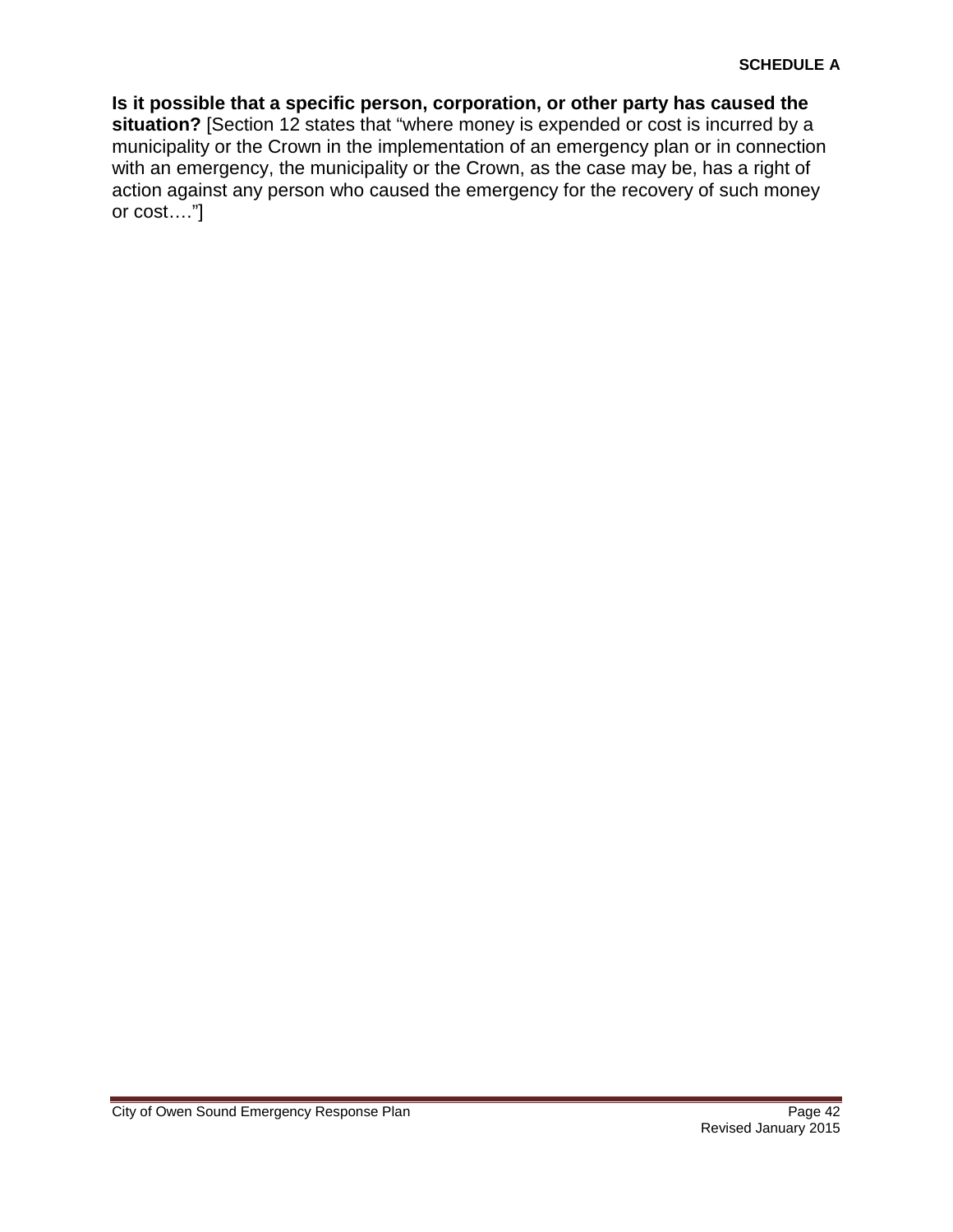

# <span id="page-42-0"></span>**DECLARATION OF AN EMERGENCY**

I, \_\_\_\_\_\_\_\_\_\_\_\_\_\_\_\_\_\_\_\_\_\_\_\_\_\_\_\_\_\_\_\_\_\_\_\_\_\_ as Head of Council for the (Mayor or Elected Head of Council)

City of Owen Sound hereby declare an emergency in accordance with the Emergency Management and Civil Protection Act RSO 1990, S. 4.(1) due to the emergency described herein:

For the geographical area within the City of Owen Sound described as:

Title: \_\_\_\_\_\_\_\_\_\_\_\_\_\_\_\_\_\_\_\_\_\_\_\_\_\_\_\_\_\_\_\_\_\_\_\_\_\_\_\_\_\_\_\_\_\_

Signed: \_\_\_\_\_\_\_\_\_\_\_\_\_\_\_\_\_\_\_\_\_\_\_\_\_\_\_\_\_\_\_\_\_\_\_\_\_\_\_\_\_\_\_\_

Dated:\_\_\_\_\_\_\_\_\_\_\_\_\_\_\_\_\_\_\_\_\_\_\_\_\_\_\_\_\_\_\_\_\_\_ at \_\_\_\_\_\_\_\_\_\_\_\_ (time)

Note: Fax to EMO Duty Office 416-314-0474 Notify Provincial Emergency Operations Centre at 1-866-314-0472